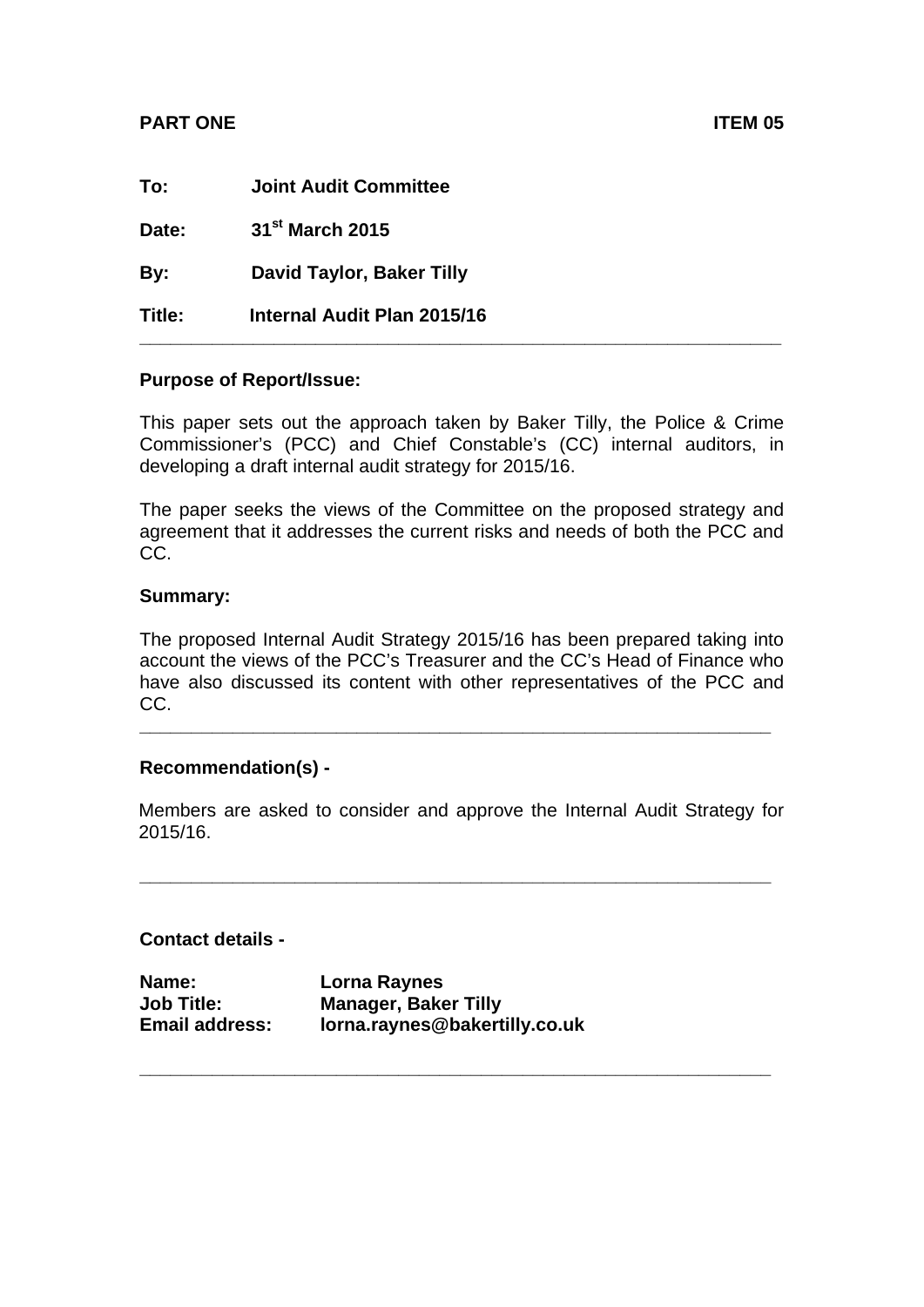

## **Office of the Police and Crime Commissioner for Surrey and Surrey Police**

Internal audit strategy 2015/16 - 2017/18

Presented at the Joint Audit Committee meeting of: 31 March 2015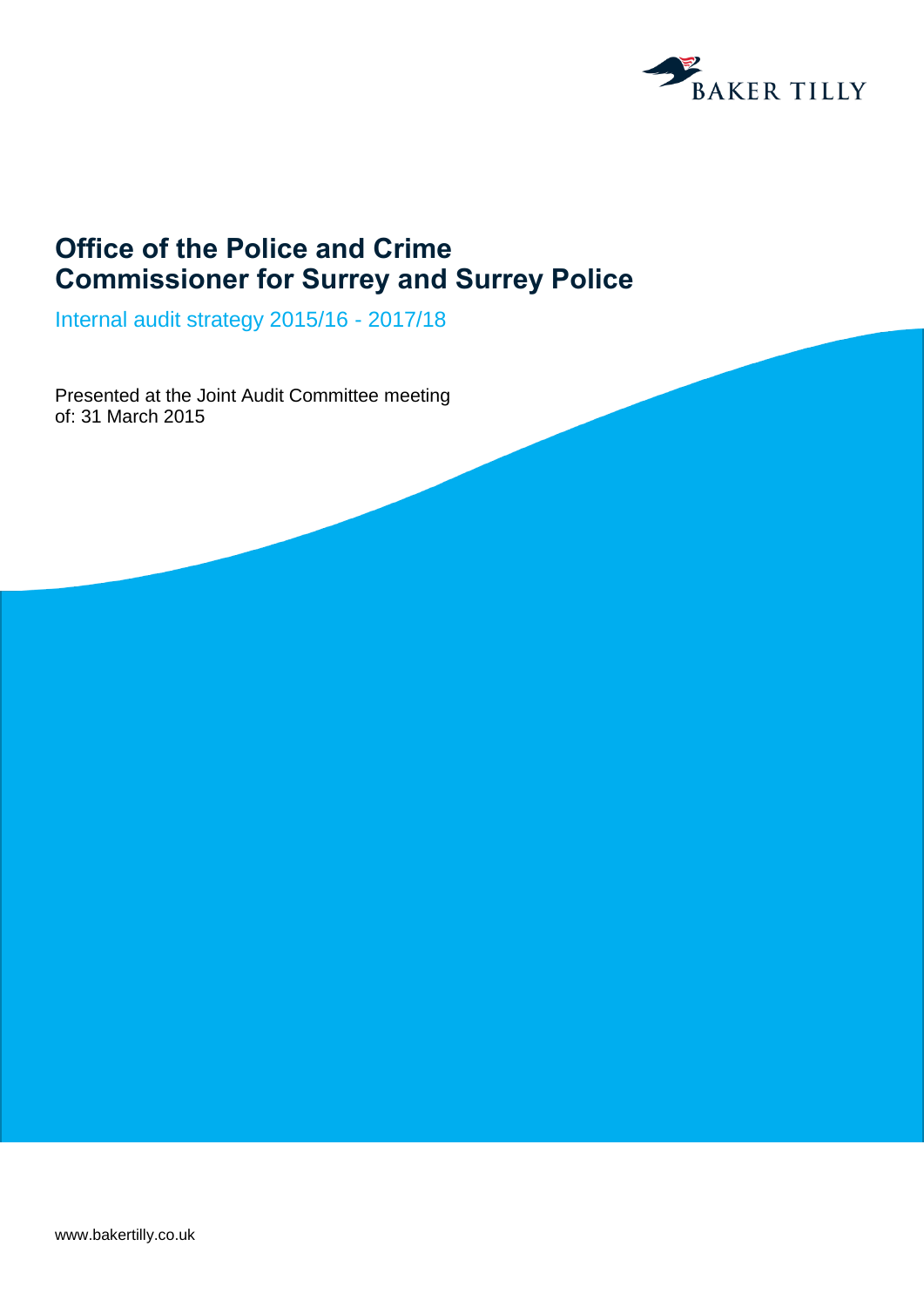# **Contents**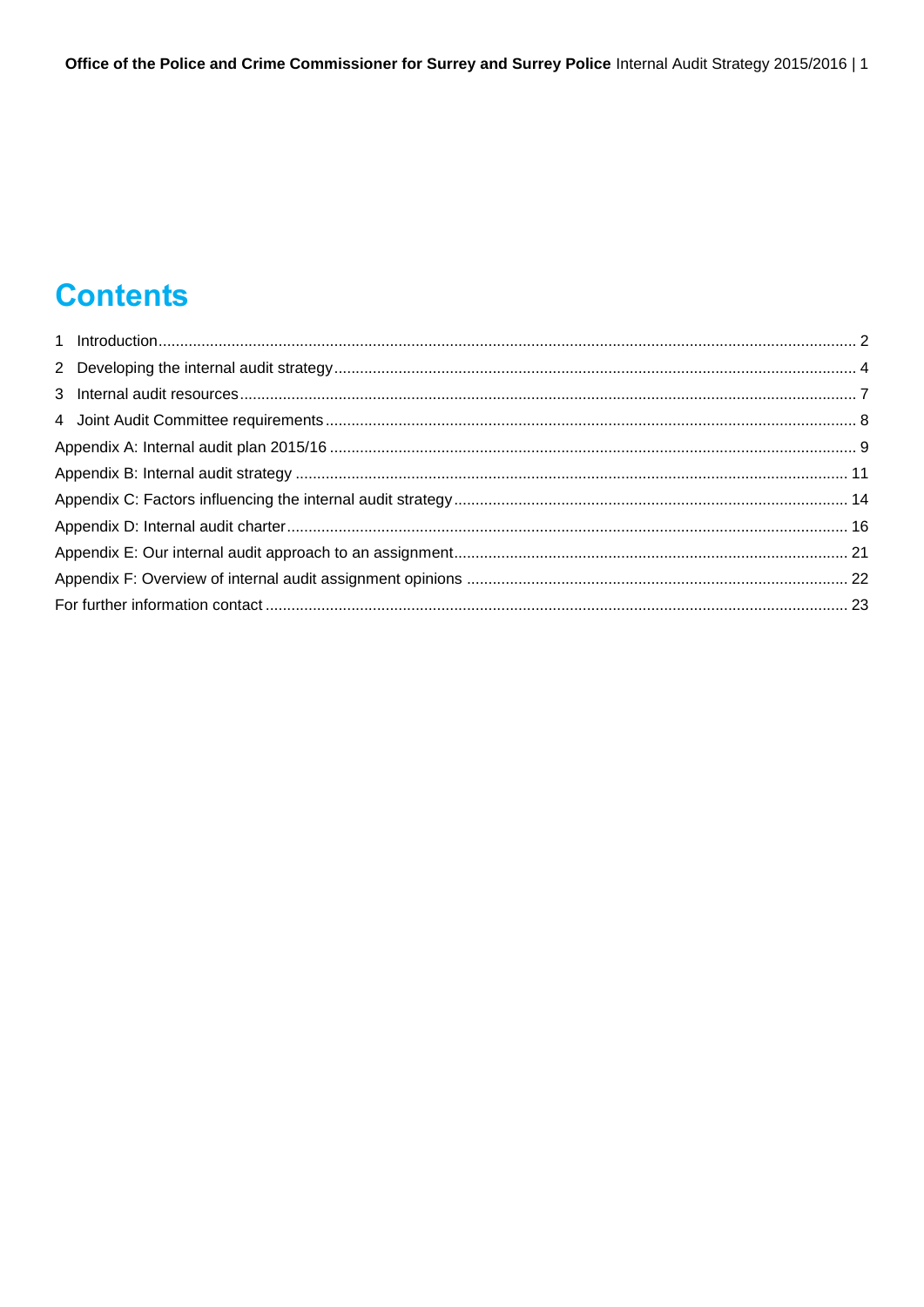## <span id="page-3-0"></span>**1 Introduction**

Our approach to developing your internal audit plan is based on analysing your corporate objectives, risk profile and assurance framework as well as other, factors affecting the Office of the Police and Crime Commissioner for Surrey and Surrey Police Force in the year ahead including changes within the sector.

### **1.1 Background**

Surrey Police's central budget has reduced by around 14% during the period 2010/11-2014/15; the Force receives the second lowest funding per head of population in England/Wales resulting in the highest local precept level. In March 2015, Surrey will have 3,995 staff (5% reduction since 2010) of which officer numbers will have increased by 3% to 1,938.

Recorded crime is falling, however 3,601 more incidents were attended in 2014 year to date versus 2010 when there were 111,546; in particular, 'concern-for-safety' incidents rose almost 6% to 11,551. Recorded levels of sexual offences and domestic abuse are rising, and the new Complex Abuse Unit has a live Child Sexual Exploitation (CSE) investigation underway - Surrey has a number of children's homes and CSE is a risk. There are 71 active Organised Criminal Groups and six have been dismantled so far in 2014.

Surrey Police continues to increase collaboration with Sussex Police, with areas such as IT and procurement becoming collaborative functions. Our internal audit plans and protocols will fully reflect these arrangements in 2015/16 which will set out how we will jointly work with Sussex Police and its internal audit provider.

## **1.2 Vision**

Surrey Police's vision is to, 'deliver safe, satisfied and confident communities and relentlessly pursue those people that undermine them.

## **1.3 Objectives**

As per the Police and Crime Plan for Surrey, the six priorities for the OPCC are:

- Take a Zero Tolerance Policing Approach
- More Visible Street Policing
- Put Victims at the Centre of the Criminal Justice System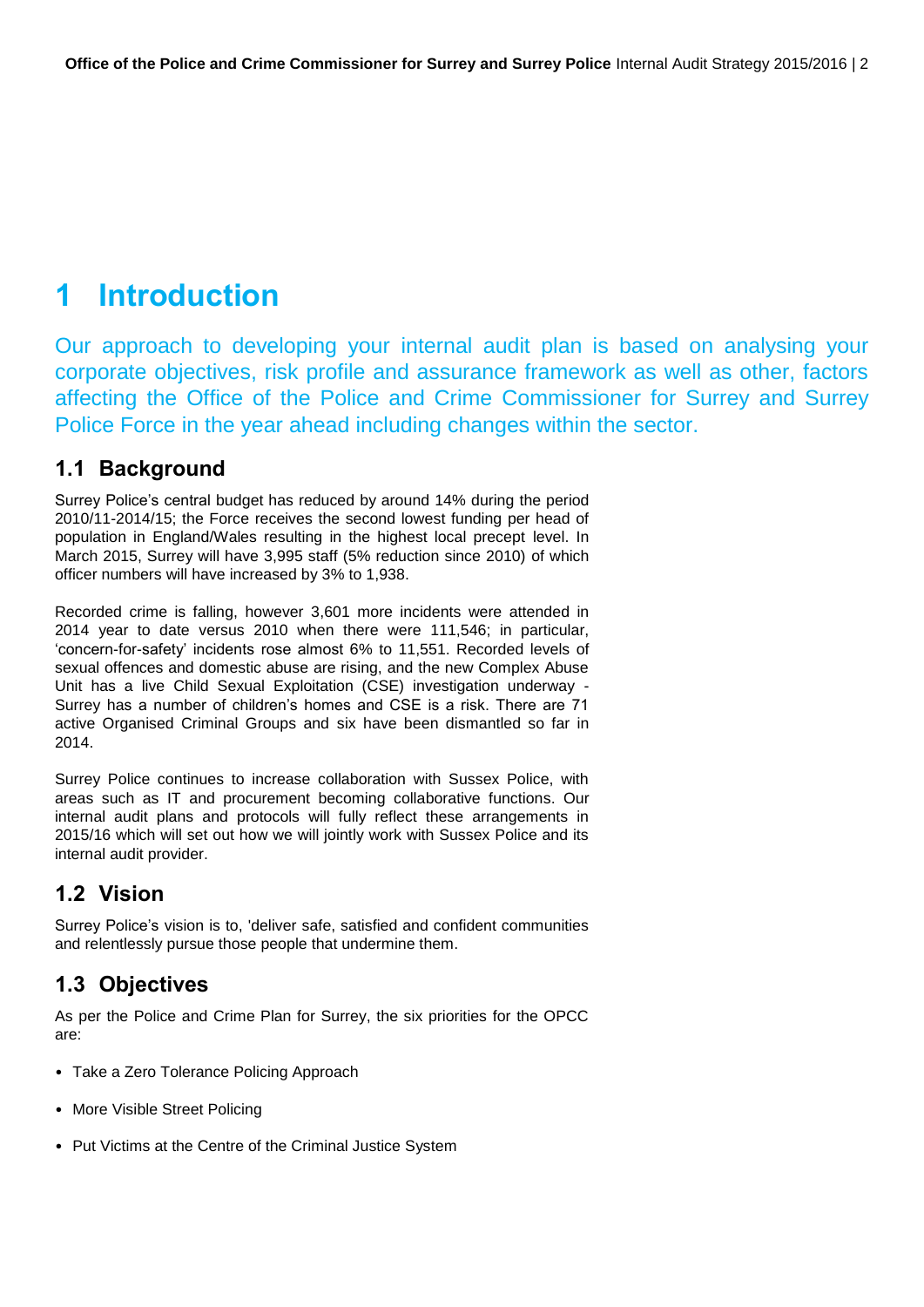- Give you the Opportunity to Have a Greater Say in how Your Streets are Policed
- Protect your Local Policing
- Uncompromising in the Standards you Expect from Your Police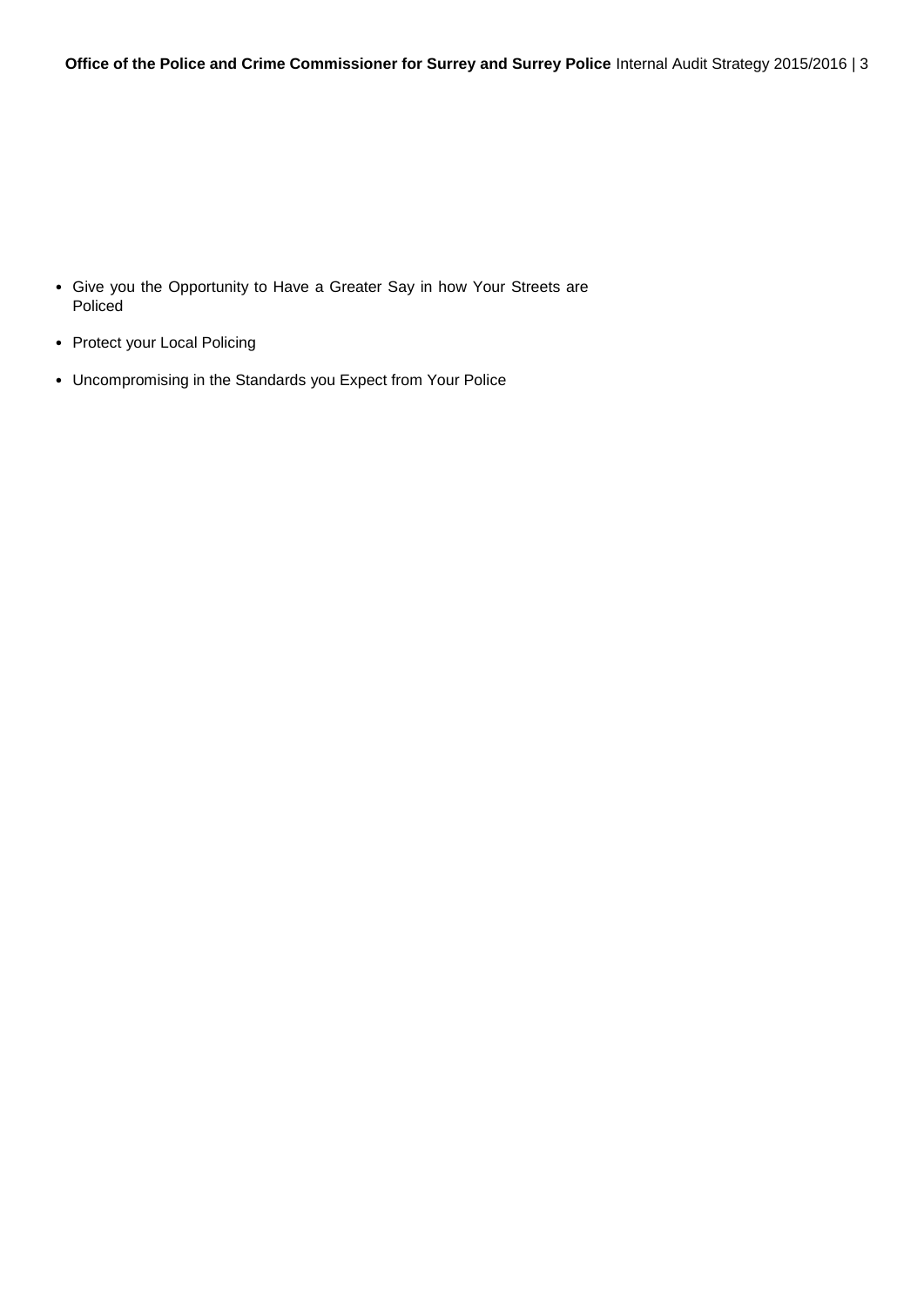## <span id="page-5-0"></span>**2 Developing the internal audit strategy**

We use your objectives as the starting point in the development of your internal audit plan.

### **2.1 Risk management processes**

We have evaluated the risk management processes for both the OPCC and Force and consider that we can place reliance on your risk registers / assurance framework to inform the internal audit strategy. We have used various sources of information (see Figure A below) and discussed priorities for internal audit coverage with the following people:

- Senior management within the Force
- Senior management within the OPCC

Based on our understanding of the organisations, and the information provided to us by the stakeholders above, we have developed an annual internal plan for both the OPCC and Force for the coming year, and a high level strategic plan **(see Appendix A and B for full details).** 



**Figure A: Sources considered when developing the Internal Audit Strategy.**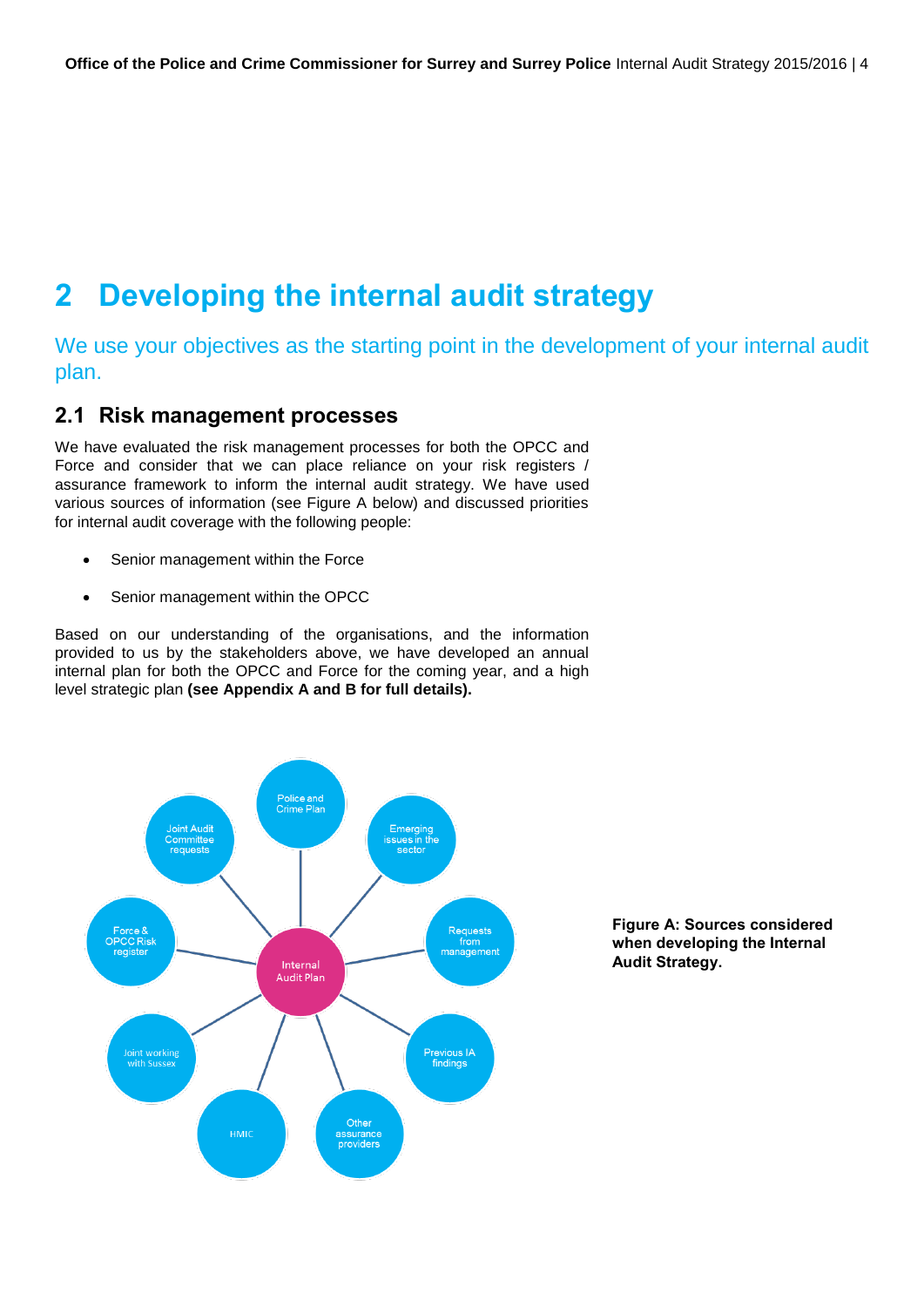### **2.2 How the plan links to your strategic objectives**

Each of the reviews that we propose to undertake is detailed in the internal audit plan and strategy within Appendices A and B. In the table below we bring to your attention particular key audit areas and discuss the rationale for their inclusion or exclusion within the strategy.

As well as assignments designed to provide assurance or advisory input around specific risks, the strategy also includes: time for tracking the implementation of actions and an audit management allocation. Full details of these can be found in Appendices A and B.

| <b>Area</b>                       | Reason for inclusion in the audit plan/<br>strategy                                                                                                                                                                                                                                                                                                                 | Link to strategic objective                                    |
|-----------------------------------|---------------------------------------------------------------------------------------------------------------------------------------------------------------------------------------------------------------------------------------------------------------------------------------------------------------------------------------------------------------------|----------------------------------------------------------------|
| Legal / insurance                 | This review has been included at the request of<br>management to look at the channels of<br>communication between the two departments<br>and how decisions are made to proceed with<br>either an insurance or a legal claim.                                                                                                                                        | N/a                                                            |
| Follow up on SIREN report         | This review will follow up on the lessons<br>learned exercises relating to the SIREN project,<br>and ensure that any recommendations arising<br>from these have been implemented. This has<br>been included at the request of management to<br>address a recommendation raised by the<br>external auditors during the SIREN report.                                 | Uncompromising in the Standards<br>you Expect from Your Police |
| Risk Management and<br>governance | Both these reviews will focus on collaborative<br>arrangements. Our risk management review<br>will consider how risks relating to the<br>collaboration with Sussex are identified,<br>monitored and managed. Our governance<br>review will look at governance and reporting<br>arrangements in place for all collaborations<br>currently existing at Surrey Police. | Protect your Local Policing                                    |
| <b>Additional reviews</b>         | We have included at Appendix A and Appendix<br>B a number of additional reviews that we have<br>not looked at for a number of years or are new<br>and emerging. These include:                                                                                                                                                                                      | All                                                            |
|                                   | Commissioning 12 months on<br>$\bullet$<br>Integrated Offender Management<br>٠<br><b>Victims Code</b><br><b>Property Seizures</b><br>Data Quality                                                                                                                                                                                                                   |                                                                |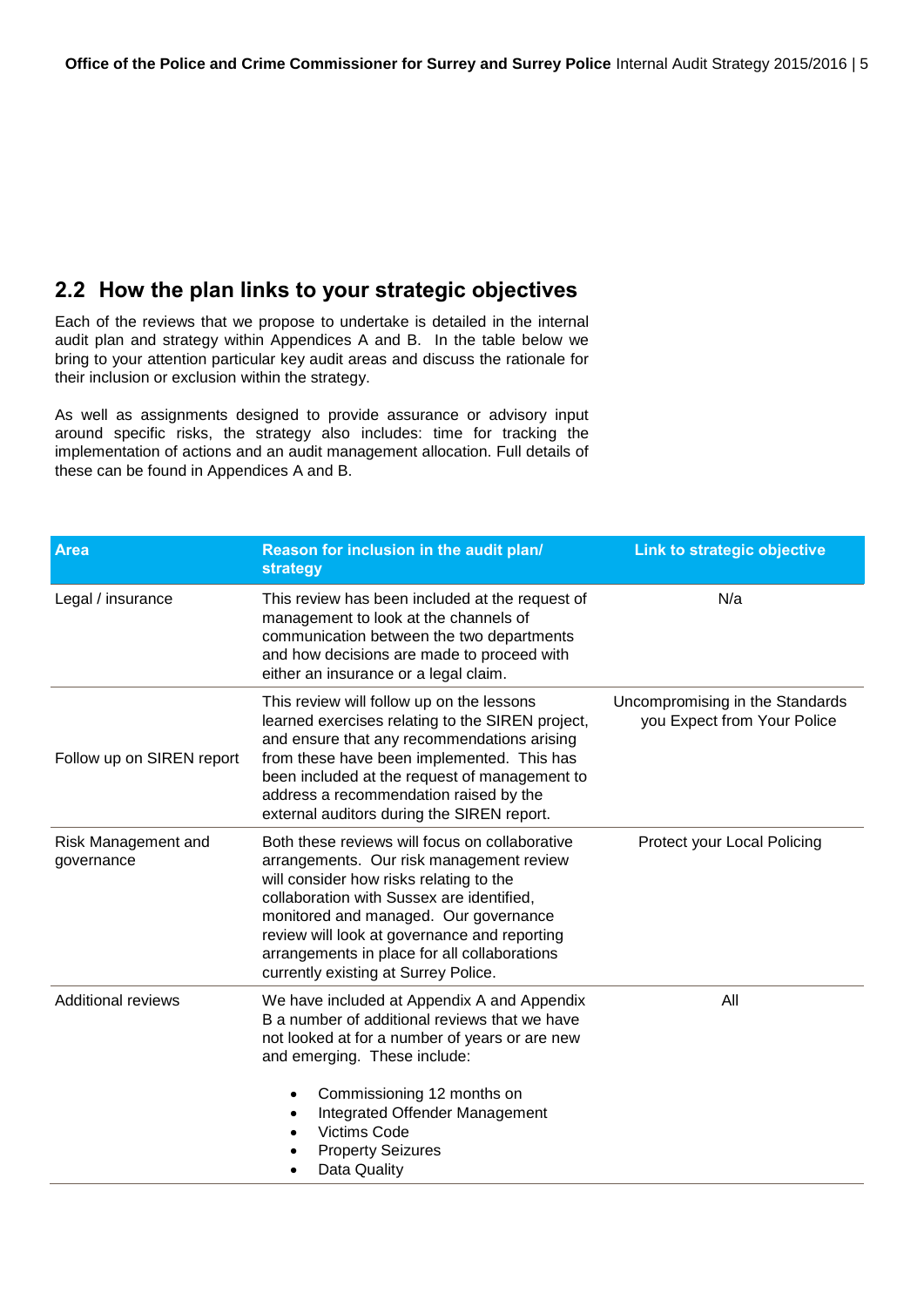### **2.4 Working with other assurance providers**

The Joint Audit Committee is reminded that internal audit is only one source of assurance and through the delivery of our plan we will not, and do not, seek to cover all risks and processes within the organisations.

We will however continue to work closely with other assurance providers, such as external audit and to ensure that duplication is minimised and a suitable breadth of assurance obtained. Further to this, we have met with Sussex Police's Internal Auditors (West Sussex County Council Internal Audit Services) to establish a protocol regarding internal audit of collaborative activities. This is being presented to the Audit Committee in a separate document.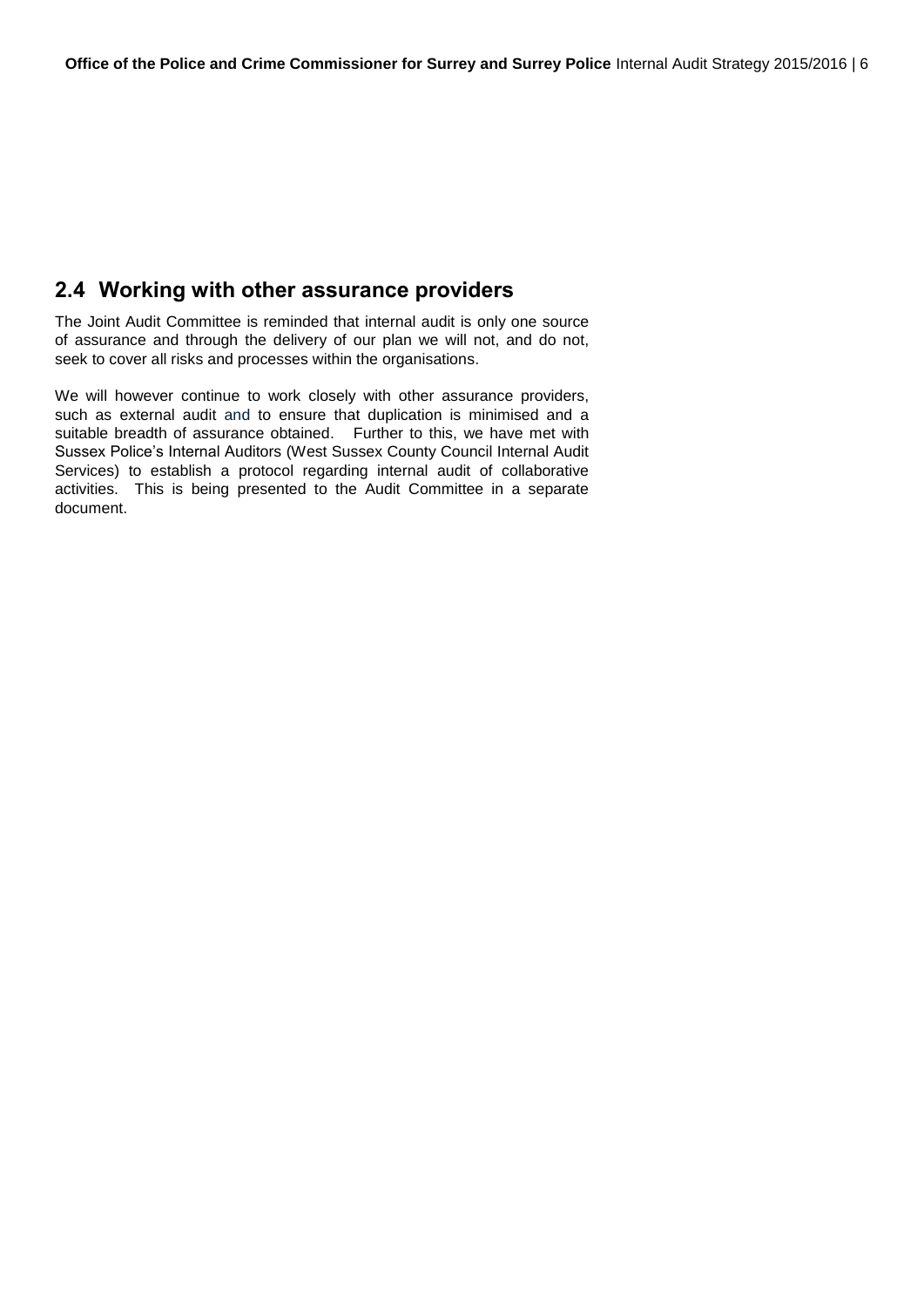## <span id="page-8-0"></span>**3 Internal audit resources**

Your internal audit service is provided by Baker Tilly Risk Advisory Services LLP. The team will be led by David Taylor, supported by Lorna Raynes as your client manager.

### **3.1 Fees**

Our anticipated fee to deliver the plan of 177 days is £50,320 (excluding VAT) which is in line with our tender and fee notification for 2015/16.

### **3.2 Conformance with internal auditing standards**

Baker Tilly affirms that our internal audit services are designed to conform to the Public Sector Internal Audit Standards (PSIAS). Further details of our responsibilities are set out in our internal audit charter within Appendix D.

Under PSIAS, internal audit services are required to have an external quality assessment every five years. Our Risk Advisory service line commissioned an external independent review of our internal audit services in 2011 to provide assurance whether our approach meets the requirements of the International Professional Practices Framework (IPPF) published by the Global Institute of Internal Auditors (IIA) on which PSIAS is based.

The external review concluded that "the design and implementation of systems for the delivery of internal audit provides substantial assurance that the standards established by the IIA in the IPPF will be delivered in an adequate and effective manner".

### **3.3 Conflicts of Interest**

We are not aware of any relationships that may affect the independence and objectivity of the team, and which are required to be disclosed under internal auditing standards. Where we undertake any work outside of the Internal Audit plan for the Police and Crime Commissioner or Force this is delivered by a separate team, with a separate Partner and engagement letter.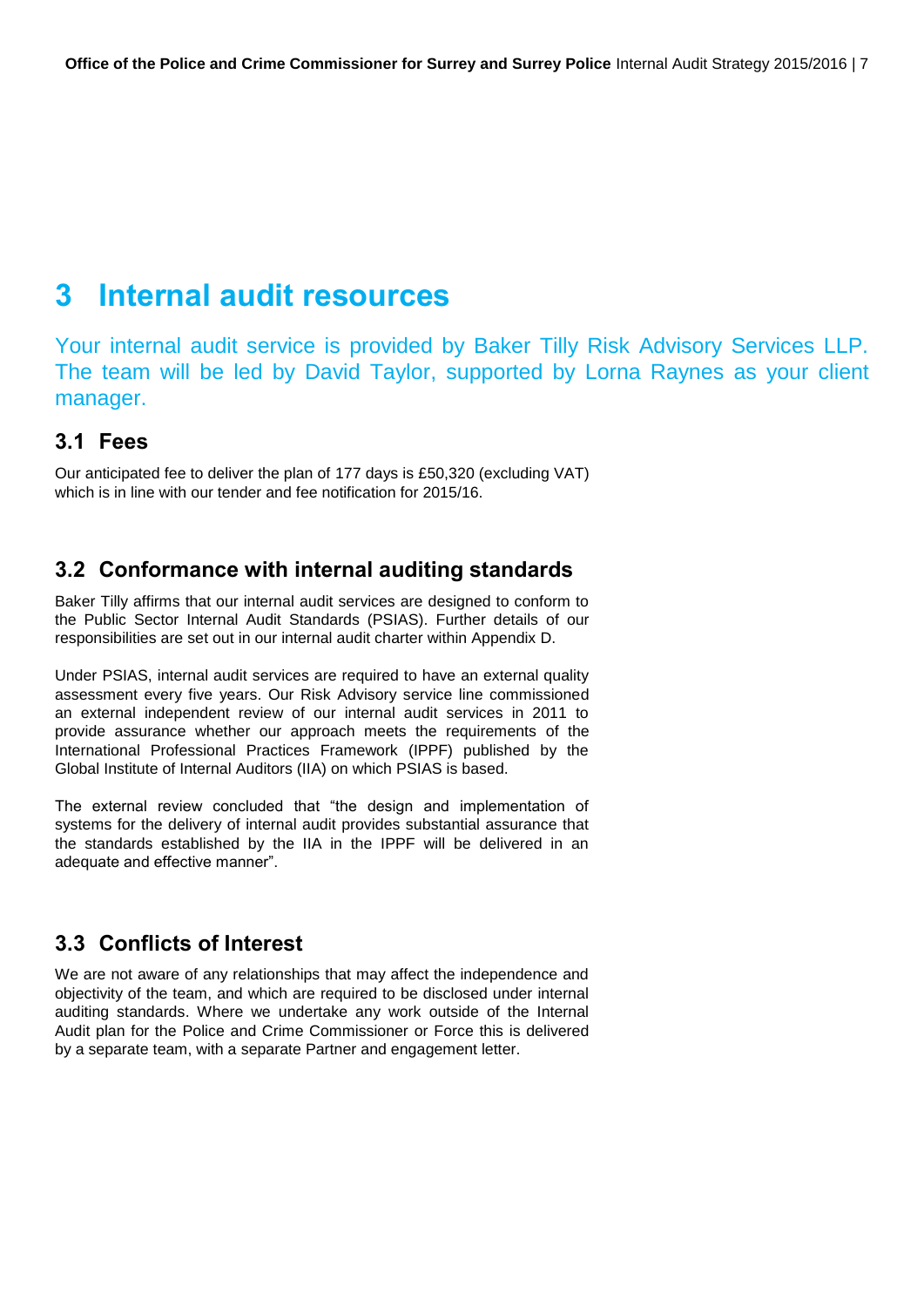## <span id="page-9-0"></span>**4 Joint Audit Committee requirements**

In approving the internal audit strategy, the committee is asked to consider the following:

- Is the Joint Audit Committee satisfied that sufficient assurances are being received within our annual plan for both the Force and OPCC (as set out at Appendix A) to monitor the organisations' risk profile effectively?
- Does the strategy for internal audit (as set out at Appendix B) cover both organisations' key risks as they are recognised by the Joint Audit Committee?
- Are the areas selected for coverage this coming year appropriate?
- Is the Joint Audit Committee content that the standards within the charter in Appendix D are appropriate to monitor the performance of internal audit?

It may be necessary to update our plan in year, should your risk profile change and different risks emerge that could benefit from internal audit input. We will ensure that management and the Joint Audit Committee approve such any amendments to this plan.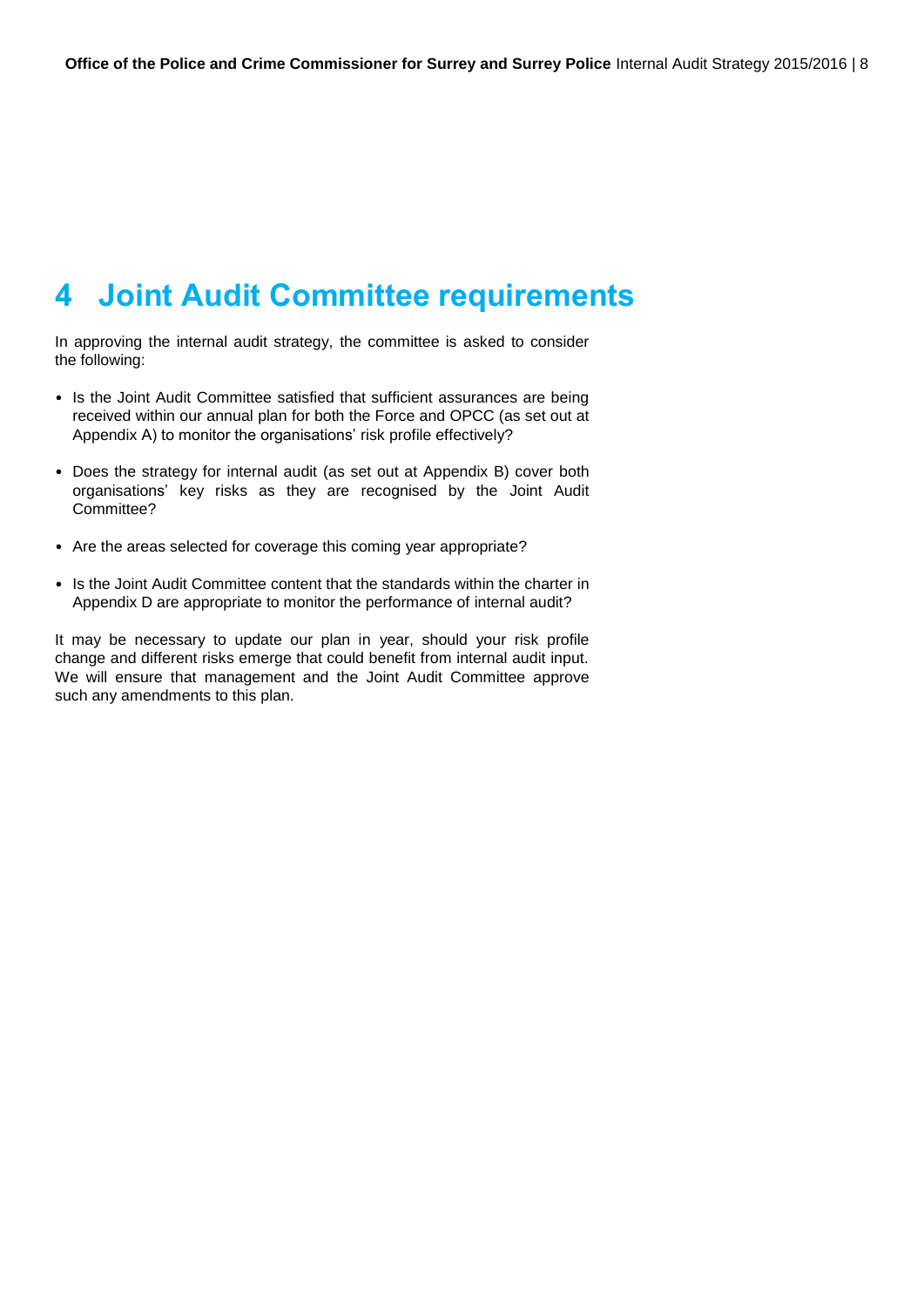# <span id="page-10-0"></span>**Appendix A: Internal audit plan 2015/16**

| <b>Audit area</b>                 | <b>Scope for 2015/16</b>                                                                                                                                                                                                                                                                                                     | <b>Audit</b><br>days | <b>Proposed</b><br>timing | <b>Joint Audit</b><br><b>Committee</b> |
|-----------------------------------|------------------------------------------------------------------------------------------------------------------------------------------------------------------------------------------------------------------------------------------------------------------------------------------------------------------------------|----------------------|---------------------------|----------------------------------------|
| <b>Risk based assurance</b>       |                                                                                                                                                                                                                                                                                                                              |                      |                           |                                        |
| <b>Risk Management</b>            | This review will focus on processes in<br>place to manage collaborative risks.                                                                                                                                                                                                                                               | 12                   | January 2016              | March 2016                             |
| Governance                        | This will focus on the governance of<br>collaboration arrangements, including<br>both Sussex and other collaborations.                                                                                                                                                                                                       | 12                   | <b>July 2015</b>          | September 2015                         |
| IT reviews                        | Initial indications are that this will focus<br>on IT project management, but the<br>exact scope has yet to be determined.                                                                                                                                                                                                   | 15                   | January 2016              | March 2016                             |
| Legal / insurance                 | This review will look at the channels of<br>communication between the legal and<br>insurance departments in order to<br>ascertain when it is decided to make a<br>claim, or when to take legal action.<br>This review has been included at the<br>request of management in response to<br>overspends by the two departments. | 10                   | August 2015               | December 2015                          |
| <b>Core assurance</b>             |                                                                                                                                                                                                                                                                                                                              |                      |                           |                                        |
| <b>Financial controls</b>         | This review will consider the following<br>areas:<br>General Ledger<br>$\bullet$<br><b>Financial Reporting</b><br>$\bullet$<br><b>Creditor Payments</b><br>$\bullet$<br>Cash Receipting and Treasury<br>$\bullet$<br>Management<br>Income and Debtors<br>$\bullet$<br>Procurement<br>$\bullet$<br>Payroll<br>$\bullet$       | 30                   | December 2015             | March 2016                             |
| Follow up on SIREN<br>report      | This review will follow up on the<br>lessons learned exercises relating to<br>the SIREN project, and ensure that any<br>recommendations arising from these<br>have been implemented.                                                                                                                                         | 10                   | October 2015              | December 2015                          |
| Commissioning - 12<br>months on   | This will consider how the OPCC can<br>demonstrate that commissioning has<br>achieved the intended outcomes and<br>purpose.                                                                                                                                                                                                  | 12                   | March 2016                | June 2016                              |
| Integrated Offender<br>Management | Our review will review the design of,<br>and compliance with, the IOM<br>framework.                                                                                                                                                                                                                                          | 10                   | May 2015                  | June 2015                              |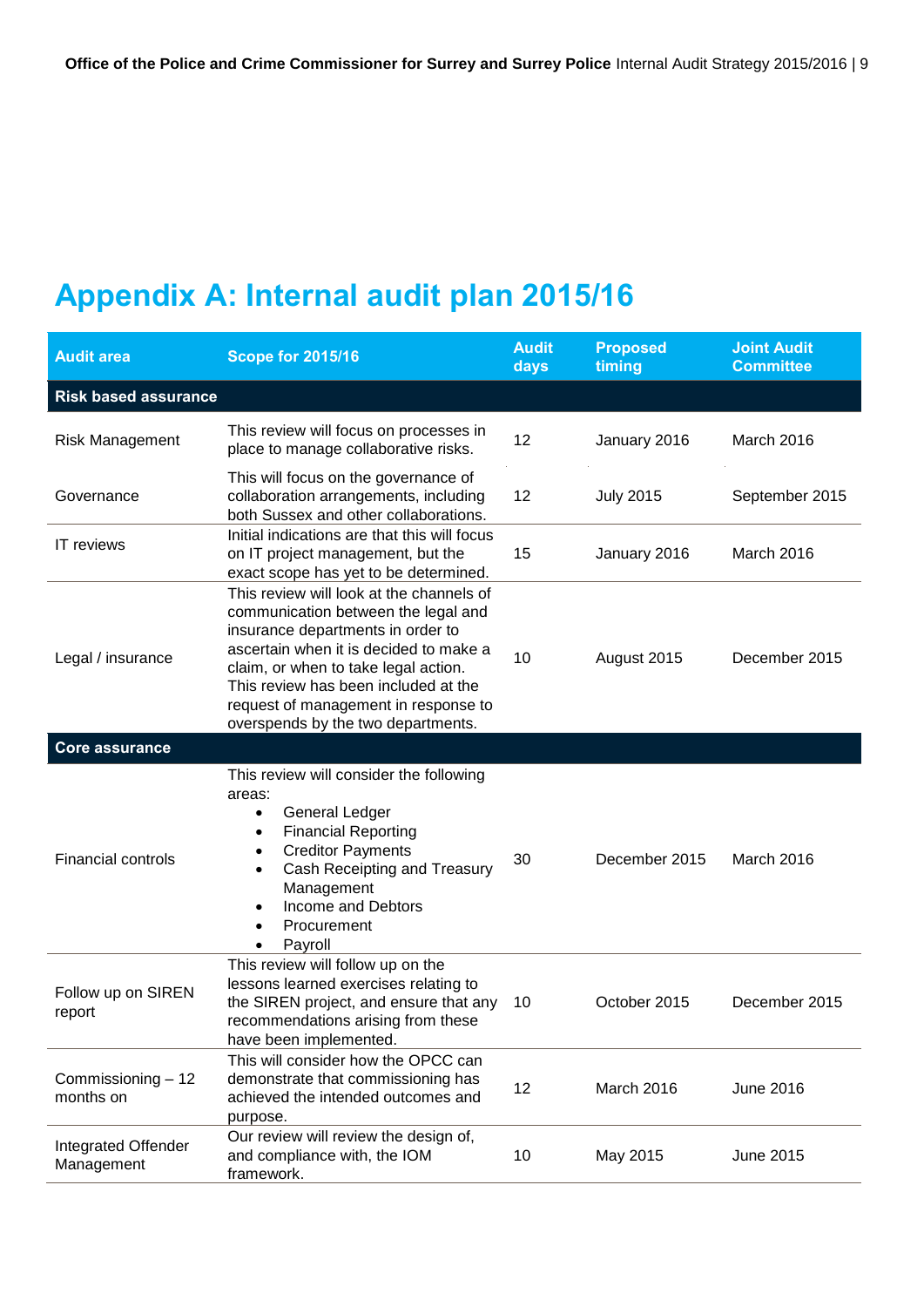| <b>Audit area</b>          | <b>Scope for 2015/16</b>                                                                                                                                                                                                                                                                                                           | <b>Audit</b><br>days | <b>Proposed</b><br>timing | <b>Joint Audit</b><br><b>Committee</b> |
|----------------------------|------------------------------------------------------------------------------------------------------------------------------------------------------------------------------------------------------------------------------------------------------------------------------------------------------------------------------------|----------------------|---------------------------|----------------------------------------|
| <b>Victims Code</b>        | From April 2015, information regarding<br>victims of crime will no longer be<br>downloaded centrally by victim<br>support. We will therefore review the<br>procedures put in place by the OPCC<br>to ensure that incidents are being<br>identified and actions to support the<br>victim put in place.                              | 12                   | September 2015            | December 2015                          |
| Property seizures          | We will review the system in place to<br>record property seizures, and how<br>consistently this is used by officers.                                                                                                                                                                                                               | 12                   | September 2015            | December 2015                          |
| Data quality               | This review could focus on reporting of<br>any area, but common areas for review<br>are complaints or crime recording. We<br>would select a sample of indicators<br>and agree back to supporting evidence<br>to ensure data reporting is accurate.                                                                                 | 12                   | November 2015             | March 2016                             |
| Other internal audit input |                                                                                                                                                                                                                                                                                                                                    |                      |                           |                                        |
| Action tracking            | To meet internal auditing standards<br>and to provide management with on-<br>going assurance regarding<br>implementation of recommendations.                                                                                                                                                                                       | 10                   | Ongoing                   | Ongoing                                |
| Audit management           | This will include:<br>Planning<br>$\bullet$<br>Ongoing liaison and progress<br>$\bullet$<br>reporting<br>Liaison with Sussex internal<br>$\bullet$<br>auditors<br>Preparation for and attendance<br>$\bullet$<br>at Joint Audit Committee; and<br>Development and publication of<br>$\bullet$<br>the annual internal audit opinion | 20                   | Ongoing                   | Ongoing                                |
| <b>TOTAL</b>               |                                                                                                                                                                                                                                                                                                                                    | 177                  |                           |                                        |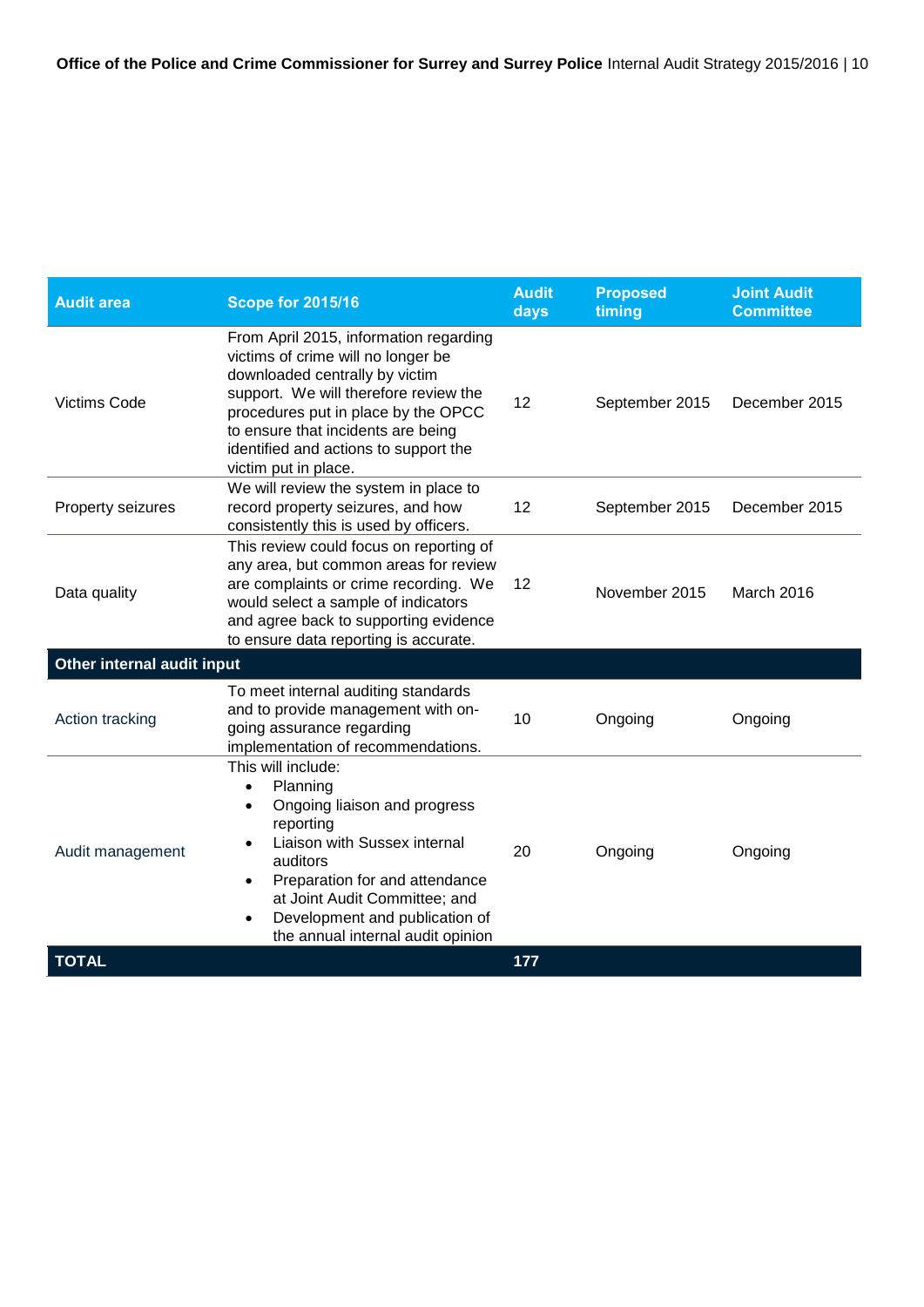# <span id="page-12-0"></span>**Appendix B: Internal audit strategy**

| <b>Proposed area for coverage</b> | <b>Scope and Associated risk Area</b>                                                                                                                                                                                                                                                                                        | 2015/16 | 2016/17 | 2017/18 |
|-----------------------------------|------------------------------------------------------------------------------------------------------------------------------------------------------------------------------------------------------------------------------------------------------------------------------------------------------------------------------|---------|---------|---------|
| <b>Risk based assurance</b>       |                                                                                                                                                                                                                                                                                                                              |         |         |         |
| <b>Risk Management</b>            | This review will focus on processes in<br>place to manage collaborative risks.                                                                                                                                                                                                                                               |         |         |         |
| Governance                        | This will focus on the governance of<br>collaboration arrangements, including both<br>Sussex and other collaborations.                                                                                                                                                                                                       |         |         |         |
| IT reviews                        | Initial indications are that this will focus on<br>IT project management, but the exact<br>scope has yet to be determined.                                                                                                                                                                                                   |         |         |         |
| Legal / insurance                 | This review will look at the channels of<br>communication between the legal and<br>insurance departments in order to<br>ascertain when it is decided to make a<br>claim, or when to take legal action. This<br>review has been included at the request of<br>management in response to overspends<br>by the two departments. |         |         |         |
| Staff experience                  | This will look at how the staff survey was<br>completed, the analysis of results and how<br>responses were produced, implemented<br>and followed up.                                                                                                                                                                         |         |         |         |
| Crime recording                   | Our review will consider the effectiveness<br>of internal checks and compliance with the<br>National Decision Model and national and<br>local policy and procedures.                                                                                                                                                         |         |         |         |
| Procurement                       | As both the PCC and the CC may be<br>undertaking procurement, this review will<br>consider the processes undertaken by<br>both, and how value for money is<br>achieved. The review will also consider<br>the governance arrangements in respect of<br>the procurement collaboration with Sussex<br>Police.                   |         |         |         |
| Proceeds of Crime Act             | Review to ensure that the Force complies<br>with the requirements of the Proceeds of<br>Crime Act and that all items seized are<br>held in a secure manner until release                                                                                                                                                     |         |         |         |
| Estates management                | This review will consider the processes<br>undertaken to manage the estate, and how<br>value for money is achieved.                                                                                                                                                                                                          |         |         |         |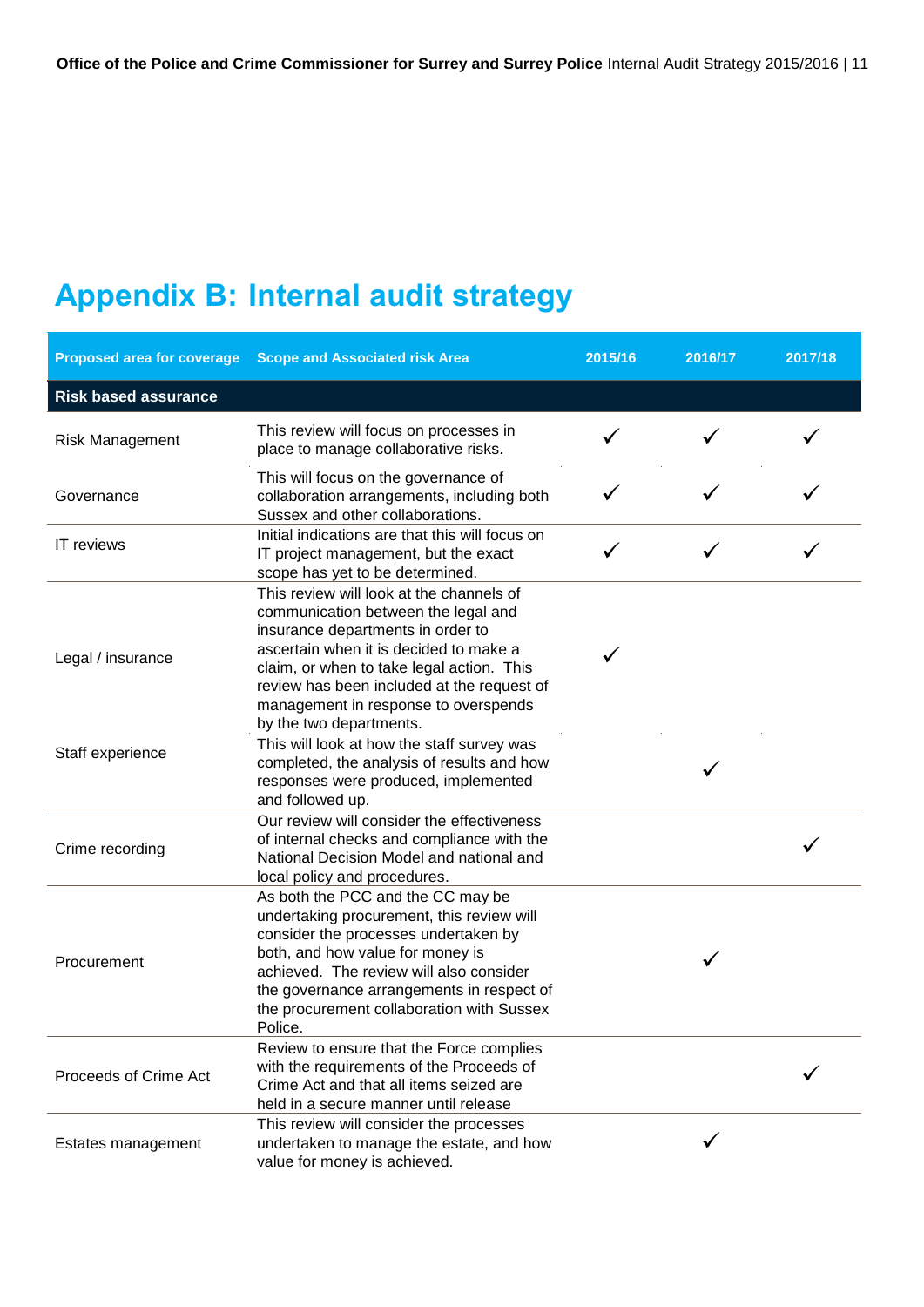| <b>Proposed area for coverage</b> | <b>Scope and Associated risk Area</b>                                                                                                                                                                                                                                                             | 2015/16 | 2016/17 | 2017/18 |
|-----------------------------------|---------------------------------------------------------------------------------------------------------------------------------------------------------------------------------------------------------------------------------------------------------------------------------------------------|---------|---------|---------|
| Gifts and hospitality             | This review will assess the effectiveness of<br>the implementation of the<br>recommendations from the internal review<br>and compliance with the revised<br>governance procedure on gifts and<br>hospitality.                                                                                     |         |         |         |
| <b>Business interests</b>         | This review will assess the effectiveness of<br>and compliance with Surrey Police's<br>Business Interests procedures.                                                                                                                                                                             |         |         |         |
| Commissioning - 12<br>months on   | This will consider how the OPCC can<br>demonstrate that commissioning has<br>achieved the intended outcomes and<br>purpose.                                                                                                                                                                       |         |         |         |
| Integrated Offender<br>Management | Our review will review the design of, and<br>compliance with, the IOM framework.                                                                                                                                                                                                                  | ✓       |         |         |
| <b>Victims Code</b>               | From April 2015, information regarding<br>victims of crime will no longer be<br>downloaded centrally by victim support.<br>We will therefore review the procedures<br>put in place by the PCC to ensure that<br>incidents are being identified and actions<br>to support the victim put in place. |         |         |         |
| Property seizures                 | We will review the system in place to<br>record property seizures, and how<br>consistently this is used by officers.                                                                                                                                                                              |         |         |         |
| Data quality                      | This review could focus on reporting of any<br>area, but common areas for review are<br>complaints or crime recording. We would<br>select a sample of indicators and agree<br>back to supporting evidence to ensure<br>data reporting is accurate.                                                |         |         |         |
| <b>Core assurance</b>             |                                                                                                                                                                                                                                                                                                   |         |         |         |
| <b>Financial controls</b>         | This review will consider the following<br>areas:<br><b>General Ledger</b><br><b>Financial Reporting</b><br><b>Creditor Payments</b><br>Cash Receipting and Treasury<br>Management<br>Income and Debtors<br>Procurement<br>Payroll                                                                |         |         |         |
| Follow up on SIREN report         | This review will follow up on the lessons<br>learned exercises relating to the SIREN<br>project, and ensure that any<br>recommendations arising from these have<br>been implemented.                                                                                                              |         |         |         |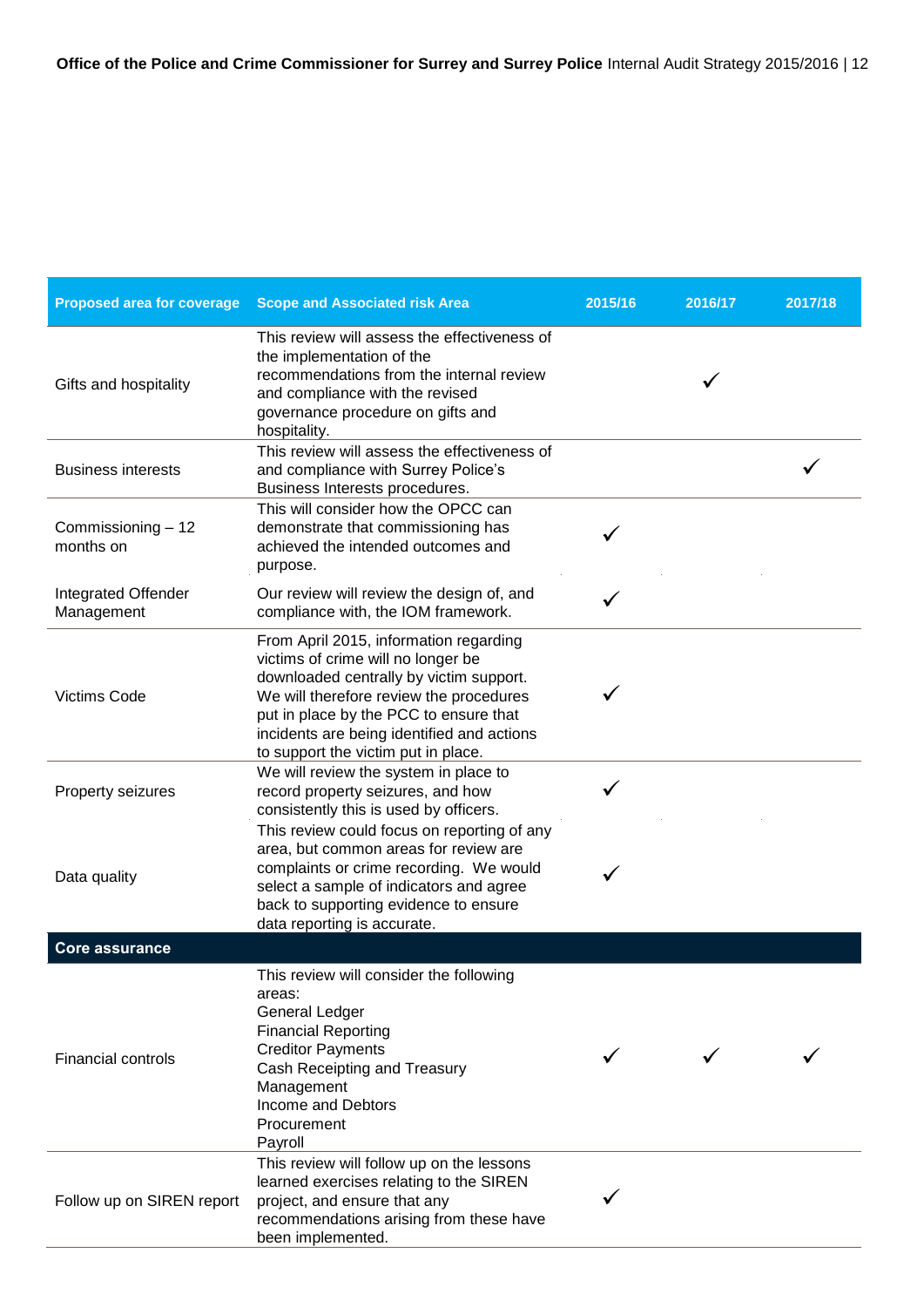|                                   | Proposed area for coverage Scope and Associated risk Area                                                                                                                                                                                                                                                       | 2015/16 | 2016/17 | 2017/18 |
|-----------------------------------|-----------------------------------------------------------------------------------------------------------------------------------------------------------------------------------------------------------------------------------------------------------------------------------------------------------------|---------|---------|---------|
| <b>Other Internal Audit input</b> |                                                                                                                                                                                                                                                                                                                 |         |         |         |
| Action tracking                   | To meet internal auditing standards and to<br>provide management with on-going<br>assurance regarding implementation of<br>recommendations.                                                                                                                                                                     |         |         |         |
| Contingency                       | To allow for additional audits to be<br>undertaken at the request of the Joint<br>Audit Committee or management based on<br>changes in assurance needs as they may<br>arise during the year.                                                                                                                    |         |         |         |
| Audit management                  | This will include:<br>Planning<br>$\bullet$<br>Ongoing liaison and progress<br>$\bullet$<br>reporting<br>Liaison with Sussex Police internal<br>auditors<br>Preparation for and attendance at<br>Joint Audit Committee; and<br>Development and publication of the<br>$\bullet$<br>annual internal audit opinion |         |         |         |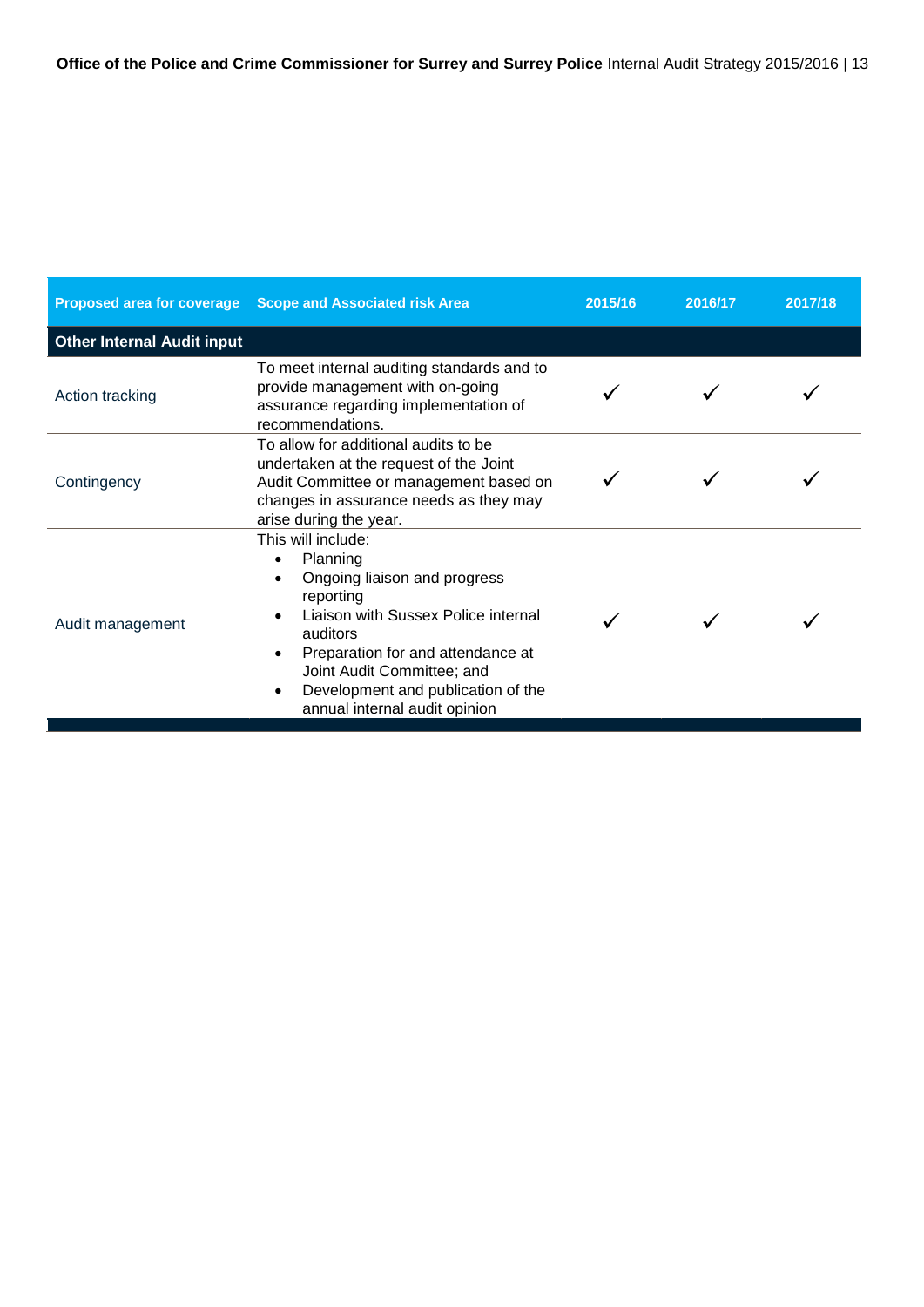# <span id="page-15-0"></span>**Appendix C: Factors influencing the internal audit strategy**

The diagram below highlights the planned internal audit coverage against the changing risk environment. This analysis allows us to ensure that the type and level of coverage proposed meets the organisation's assurance needs for the forthcoming and future years.

Office of the Police and Crime Commissioner

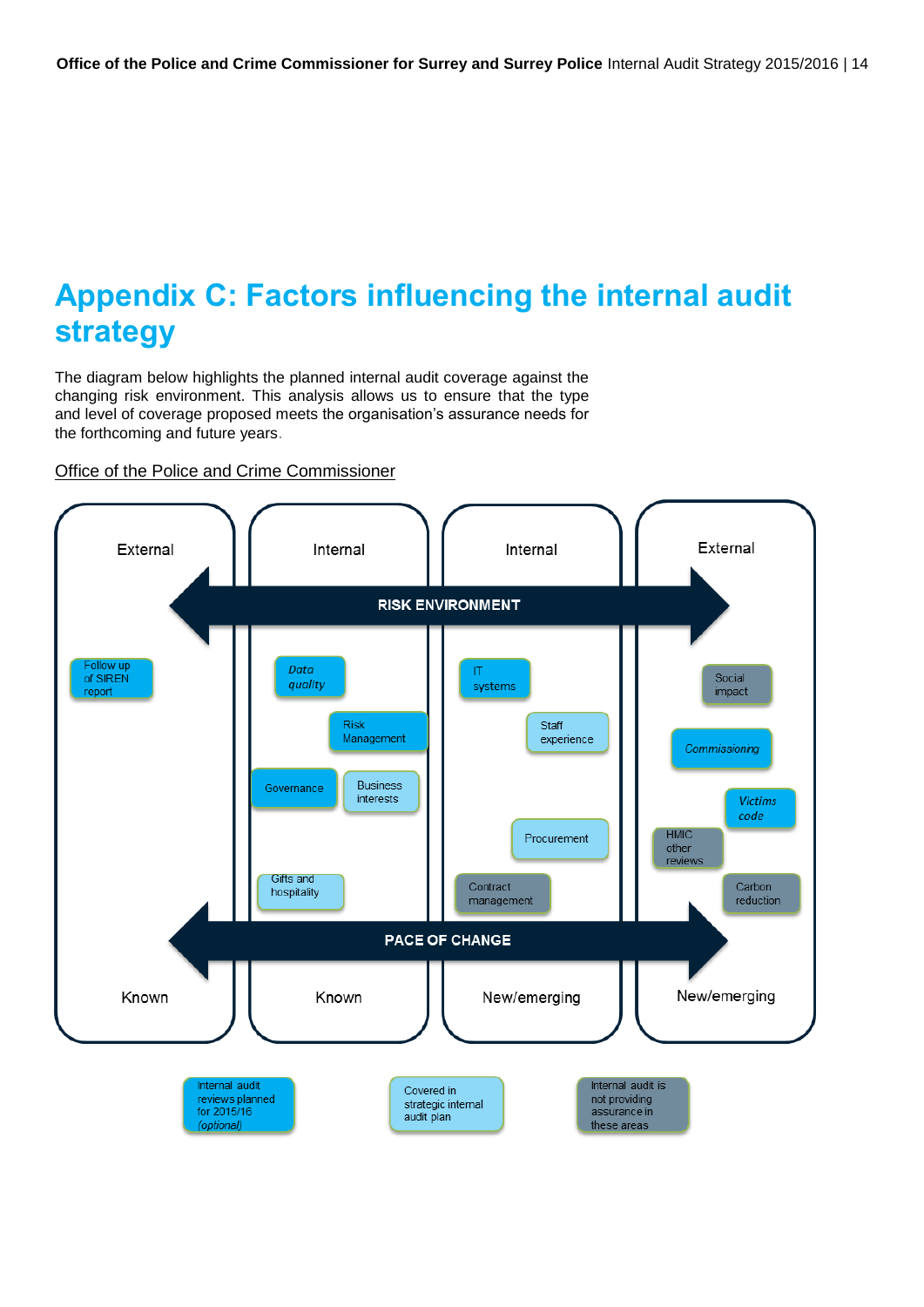### **Force**

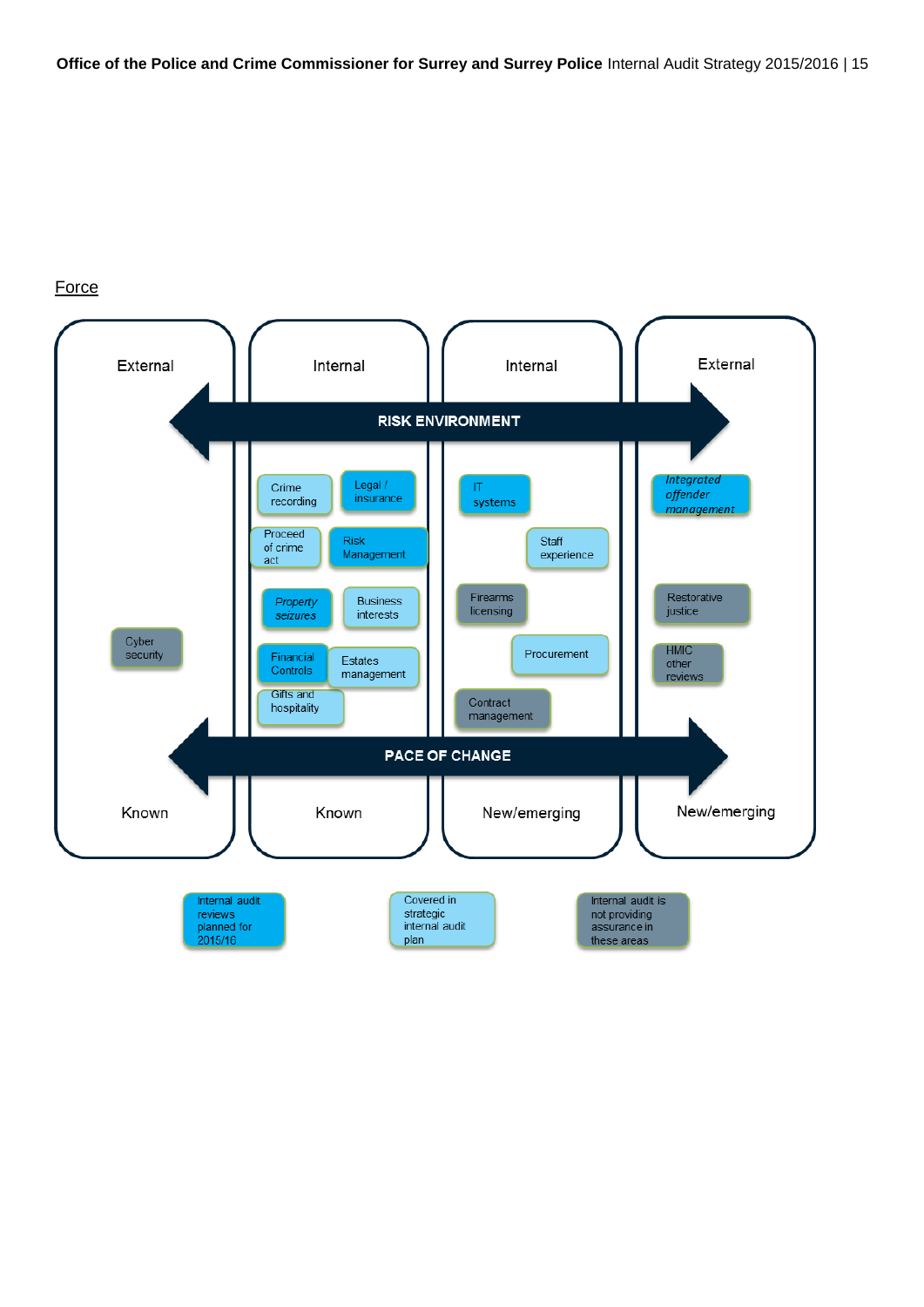## <span id="page-17-0"></span>**Appendix D: Internal audit charter**

### **1.0 Need for the charter**

- 1.1 This charter establishes the purpose, authority and responsibilities for the internal audit service for Office of the Police and Crime Commissioner for Surrey and Surrey Police. The establishment of a charter is a requirement of the Public Sector Internal Audit Standards (PSIAS) and approval of the charter is the responsibility of the Joint Audit Committee.
- 1.2 The internal audit service is provided by Baker Tilly Risk Advisory Services LLP ("Baker Tilly"). Your key internal audit contacts are as follows:

|               | <b>Partner</b>                | <b>Client manager</b>         |
|---------------|-------------------------------|-------------------------------|
| Name          | David Taylor                  | Lorna Raynes                  |
| Telephone     | 07899 877692                  | 07972 004175                  |
| Email address | david.taylor@bakertilly.co.uk | Lorna.raynes@bakertilly.co.uk |

- 1.3 We plan and perform our internal audit work with a view to reviewing and evaluating the risk management, control and governance arrangements that the organisations has in place, focusing in particular on how these arrangements help you to achieve its objectives.
- 1.4 An overview of the individual internal audit assignment approach and our client care standards are included at Appendix E and F of the audit plan issued for 2015/16.

#### **2.0 Role and definition of internal auditing**

*"Internal Audit is an independent, objective assurance and consulting activity designed to add value and improve an organisation's operations. It helps an organisation accomplish its objectives by introducing a systematic, disciplined approach in order to evaluate and improve the effectiveness of risk management, control, and governance processes".* 

*Definition of Internal Auditing, Institute of Internal Auditors and the Public Sector Internal Audit Standards*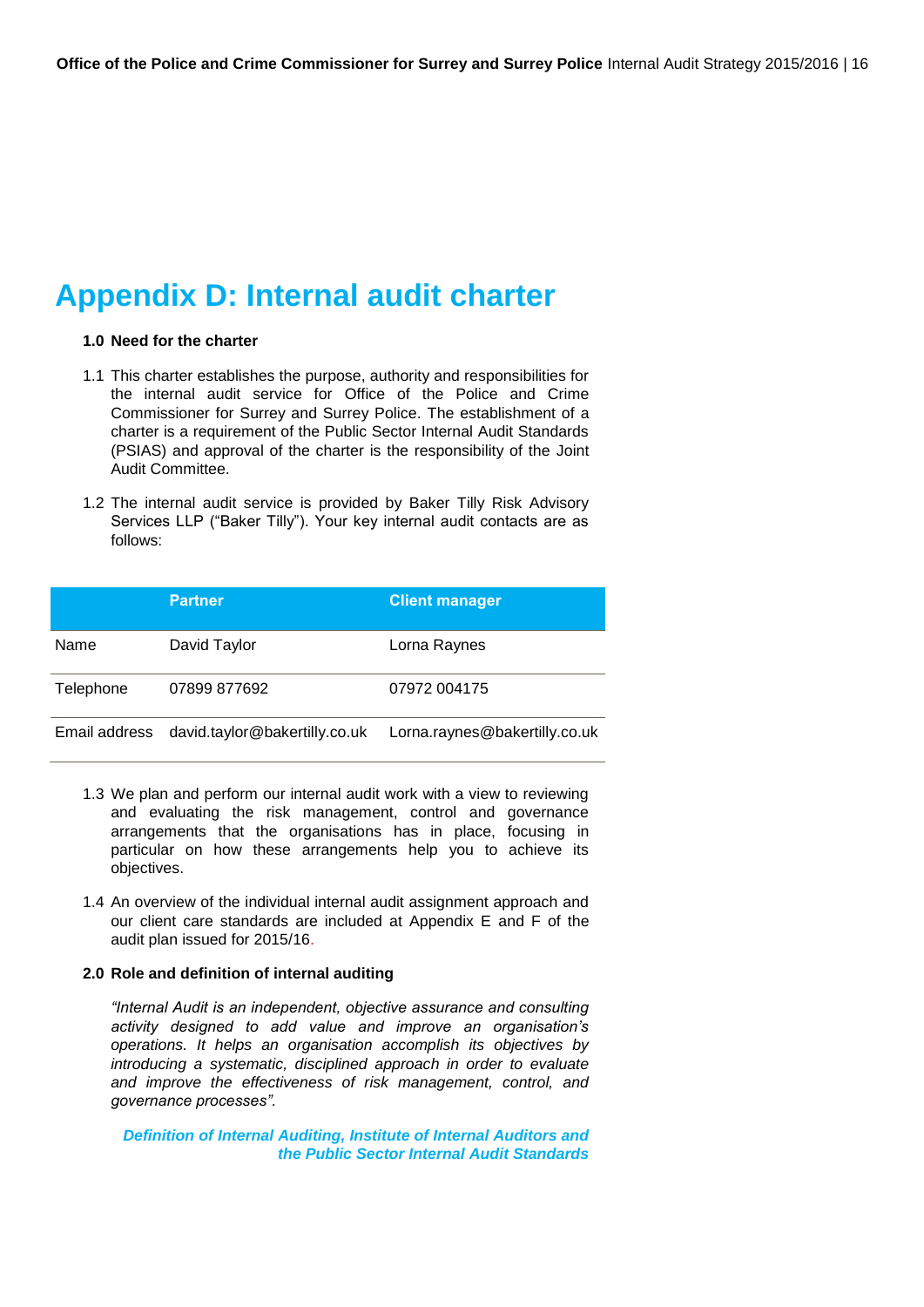2.1 Internal audit is a key part of the assurance cycle for both organisation and, if used appropriately, can assist in informing and updating the risk profile of the organisations.

#### **3.0 Independence and ethics**

- 3.1 To provide for the independence of Internal Audit, its personnel report directly to the David Taylor (acting as your head of internal audit). The independence of Baker Tilly is assured by the internal audit service reporting to the Audit Committee, with further reporting lines to the OPCC and Chief Constable.
- 3.2 The head of internal audit has unrestricted access to the Chair of Joint Audit Committee to whom all significant concerns relating to the adequacy and effectiveness of risk management activities, internal control and governance are reported.
- 3.3 Conflicts of interest may arise where Baker Tilly provides services other than internal audit to Office of the Police and Crime Commissioner for Surrey and Surrey Police. Steps will be taken to avoid or manage transparently and openly such conflicts of interest so that there is no real or perceived threat or impairment to independence in providing the internal audit service. If a potential conflict arises through the provision of other services, disclosure will be reported to the Joint Audit Committee. The nature of the disclosure will depend upon the potential impairment and it is important that our role does not appear to be compromised in reporting the matter to the Joint Audit Committee. Equally we do not want the organisation to be deprived of wider Baker Tilly expertise and will therefore raise awareness without compromising our independence.

#### **4.0 Responsibilities**

- 4.1 In providing your outsourced internal audit service, Baker Tilly has a responsibility to:
	- Develop a flexible and risk based internal audit strategy with more detailed annual audit plans which align to the corporate objectives of both organisations. The plan will be submitted to the Joint Audit Committee for review and approval each year before work commences on delivery of that plan.
	- Implement the audit plan as approved, including any additional reviews requested by management and the Joint Audit Committee.
	- Ensure the internal audit team consists of professional internal audit staff with sufficient knowledge, skills, and experience.
	- Establish a quality assurance and improvement program to ensure the quality and effective operation of internal audit activities.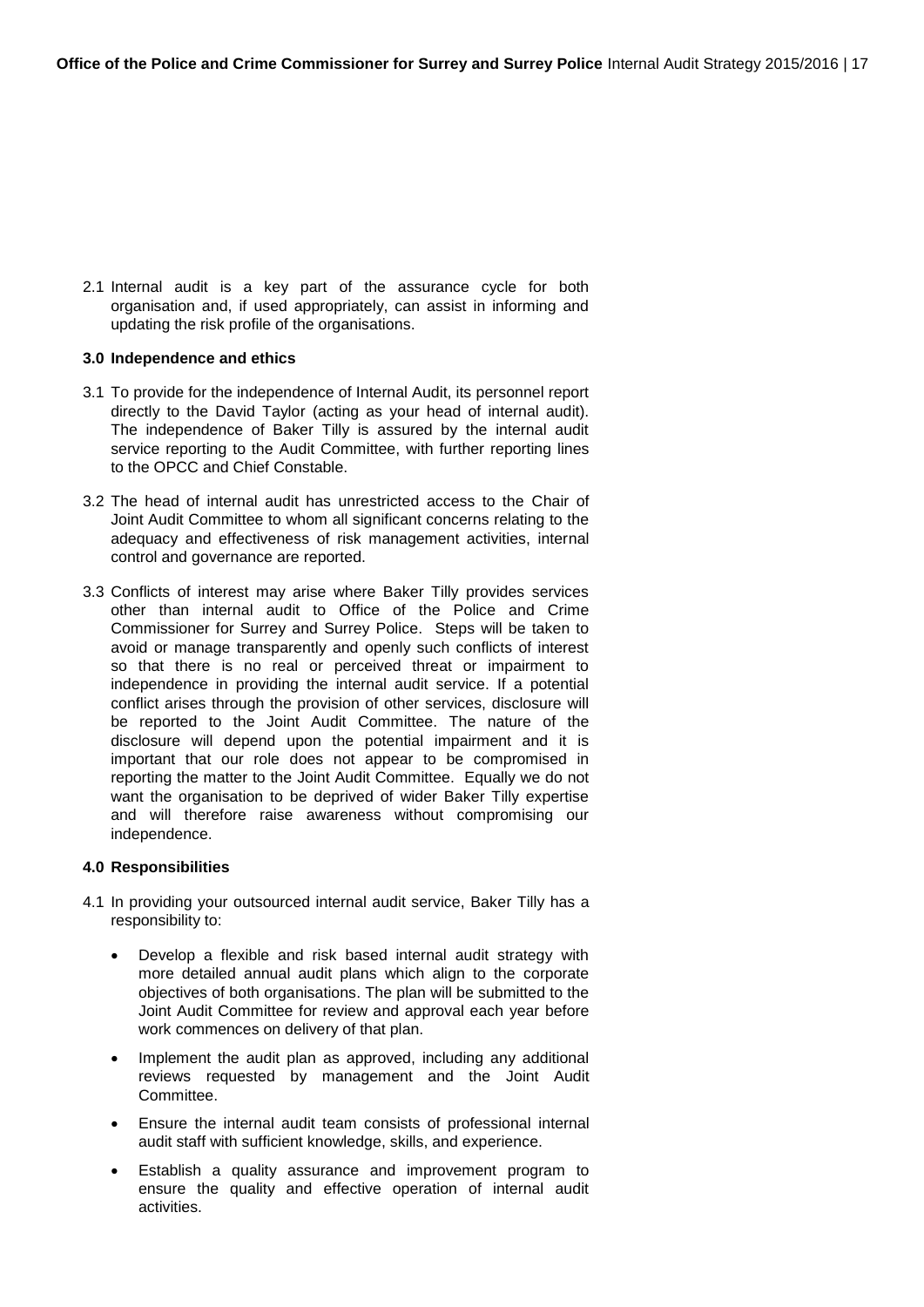- Perform advisory activities where appropriate, beyond internal audit's assurance services, to assist management in meeting its objectives.
- Bring a systematic disciplined approach to evaluate and report on the effectiveness of risk management, internal control and governance processes.
- Highlight control weaknesses and required associated improvements and agree corrective action with management based on an acceptable and practicable timeframe.
- Undertake action tracking reviews to ensure management has implemented agreed internal control improvements within specified and agreed timeframes.
- Provide a list of significant performance indicators and results to the Joint Audit Committee to demonstrate the performance of the internal audit service.
- Liaise with the external auditor and other relevant assurance providers for the purpose of providing optimal assurance to the organisation.

### **5.0 Authority**

- 5.1 The internal audit team is authorised to:
	- Have unrestricted access to all functions, records, property and personnel which it considers necessary to fulfil its function.
	- Have full and free access to the Joint Audit Committee.
	- Allocate resources, set timeframes, define review areas, develop scopes of work and apply techniques to accomplish the overall internal audit objectives.
	- Obtain the required assistance from personnel within the organisations where audits will be performed, including other specialised services from within or outside the organisations.
- 5.2 The head of internal audit and internal audit staff are not authorised to:
	- Perform any operational duties associated with either organisation.
	- Initiate or approve accounting transactions on behalf of either organisation.
	- Direct the activities of any employee not employed by Baker Tilly unless specifically seconded to internal audit.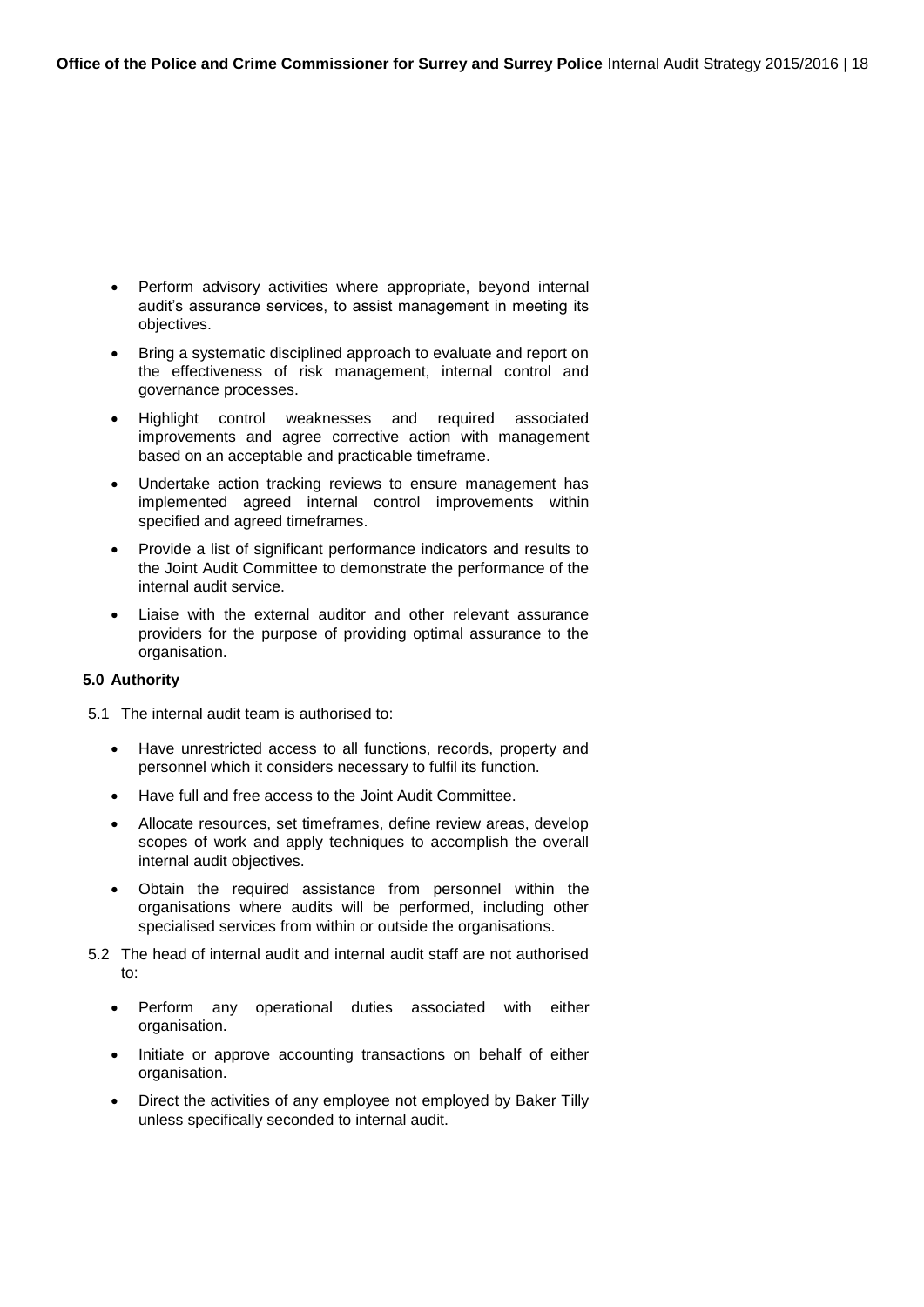#### **6.0 Key Performance Indicators (KPIs)**

6.1 In delivering our services we require full cooperation from key stakeholders and relevant business areas to ensure a smooth delivery of the plan. We proposed the following KPIs for monitoring the delivery of the internal audit service:

| <b>Delivery</b>                                                        | <b>Quality</b>                                                                                                                                    |
|------------------------------------------------------------------------|---------------------------------------------------------------------------------------------------------------------------------------------------|
| Audits commenced in line with original timescales agreed               | Conformance with the Public Sector Internal Audit                                                                                                 |
| in the internal audit plan.                                            | Standards.                                                                                                                                        |
| Draft reports issued within 10 working days of debrief<br>meeting.     | Liaison with external audit to allow, where appropriate<br>and required, the external auditor to place reliance on the<br>work of internal audit. |
| Management responses received from client                              | Response time for all general enquiries for assistance is                                                                                         |
| management within 10 working days of draft report.                     | completed within 2 working days.                                                                                                                  |
| Final report issued within 3 days from receipt of                      | Response to emergencies such as concerns of potential                                                                                             |
| management responses.                                                  | fraud with 1 working day.                                                                                                                         |
| Completion of internal audit plan by the end of the<br>financial year. |                                                                                                                                                   |

#### **7.0 Reporting**

- 7.1 An assignment report will be issued following each internal audit assignment. The report will be issued in draft for comment by management, and then issued as a final report to management, with the executive summary being provided to the Joint Audit Committee. The final report will contain an action plan agreed with management to address any weaknesses identified by internal audit.
- 7.2 The Head of Internal Audit will issue progress reports to the Joint Audit Committee and management summarising outcomes of audit activities, including follow up reviews.
- 7.3 As your internal audit provider, the assignment opinions that Baker Tilly provides the organisations during the year are part of the framework of assurances that assist the board in taking decisions and managing its risks.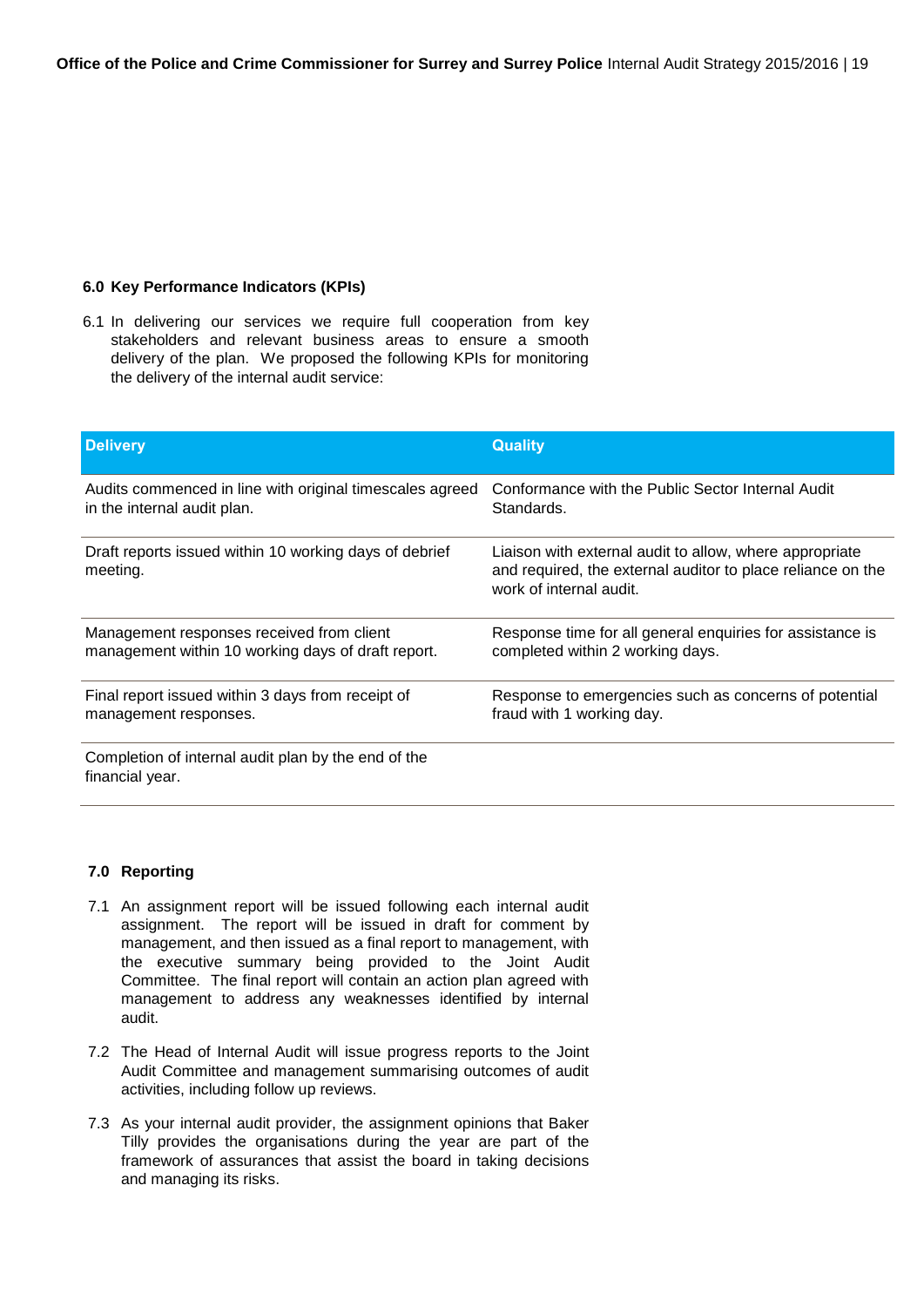7.4 As the provider of the internal audit service we are required to provide an annual opinion to both the OPCC and the Force on the adequacy and effectiveness of the organisation's governance, risk management and control arrangements. In giving our opinions it should be noted that assurance can never be absolute. The most that the internal audit service can provide to the Police and Crime Commissioner & Chief Constable is a reasonable assurance that there are no major weaknesses in risk management, governance and control processes. The annual opinions will be provided to the organisations by Baker Tilly Risk Advisory Services LLP at the financial year end. The results of internal audit reviews, and the annual opinion, should be used by management and the Police and Crime Commissioner & Chief Constable to inform the organisations' annual governance statements.

#### **8.0 Data Protection**

- Internal audit files need to include sufficient, reliable, relevant and useful evidence in order to support our findings and conclusions. Personal data is not shared with unauthorised persons unless there is a valid and lawful requirement to do so. We are authorised as providers of internal audit services to our clients (through the firm's Terms of Business and our engagement letter) to have access to all necessary documentation from our clients needed to carry out our duties.
- Personal data is not shared outside of Baker Tilly. The only exception would be where there is information on an internal audit file that external auditors have access to as part of their review of internal audit work or where the firm has a legal or ethical obligation to do so (such as providing information to support a fraud investigation based on internal audit findings).
- Baker Tilly has a Data Protection Policy in place that requires compliance by all of our employees. Non-compliance will be treated as gross misconduct.

### **9.0 Fraud**

9.1 The Joint Audit Committee recognises that management is responsible for controls to reasonably prevent and detect fraud. Furthermore, the Joint Audit Committee recognises that internal audit is not responsible for identifying fraud; however internal audit will assess the risk of fraud and be aware of the risk of fraud when planning and undertaking any internal audit work.

#### **10.0 Approval of the internal audit charter**

10.1 By approving this document, the annual plan, the Joint Audit Committee is also approving the internal audit charter.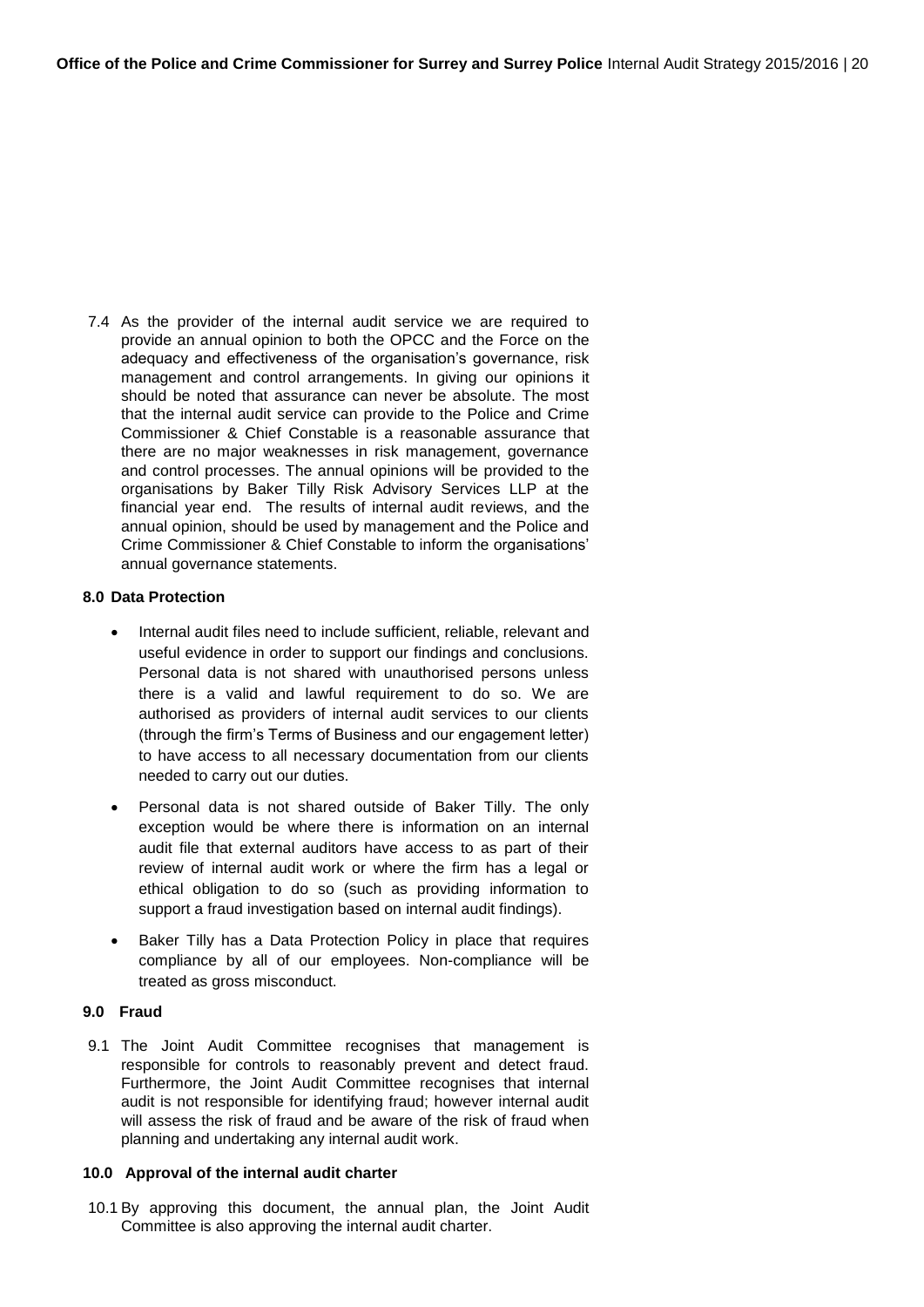# <span id="page-22-0"></span>**Appendix E: Our internal audit approach to an assignment**



Each audit will be planned individually to ensure that the scope addresses the risks facing your organisation, and is therefore a useful source of assurance, providing assurance on the controls that you rely on to manage your risks and deliver your objectives.

We will meet with appropriate staff to understand the area under review and will then send you an Assignment Planning Sheet for your comment and sign off, so that we can discuss and agree the scope of each review; this provides the Audit Sponsor with an opportunity to comment on the scope of each audit. We will agree the audit date at the start of the year and you will receive a planning sheet at least four weeks before the audit

Once the scope has been agreed, our audit fieldwork is carefully planned to ensure that we thoroughly test the right controls. Should we identify any major issues during the review, we will bring these to the attention of management straight away. We will keep you informed through the audit, and our team will be happy to answer any questions you may have. We will provide a list of information we will need when we issue the planning sheet so that you can prepare for the audit.

Before the internal audit team leaves site, we will hold a debrief meeting to discuss our findings with you and agree actions to address any control weaknesses.

Therefore, there will be no surprises when you receive the draft internal audit report, and you have an opportunity to comment on the report before it is issued for wider

Each formal assurance report will contain a clear opinion. so you know instantly if your risk management of this area

Every internal audit report contains an action plan which is completed by management. Once the action plan is completed the report is issued as a final report. This provides the Audit Committee with a clear view of management's response to each finding, and also enables action tracking. As part of the annual plan we will undertake follow up work to provide the Audit Committee with an overview of progress in implementing actions that management have agreed.

### **CLIENT CARE STANDARDS**

Discussions with senior staff at the client take place to confirm the scope six weeks before the agreed audit start date

Key information such as: the draft assignment planning sheet are issued by Baker Tilly to the the agreed start date

The lead auditor to contact the client to confirm logistical arrangements two weeks before the agreed start date.

Fieldwork takes place on agreed dates with key issues flagged up immediately.

A debrief meeting will be held with audit sponsor at the end of time frame.

Two weeks after a debrief meeting a draft report will be issued by Baker Tilly to the agreed distribution list.

Management responses to the draft report should be submitted to Baker Tilly.

change and days of receipt of<br>client responses the final report<br>will be issued by Baker Tilly to the assignment sponsor and any other agreed recipients of the report..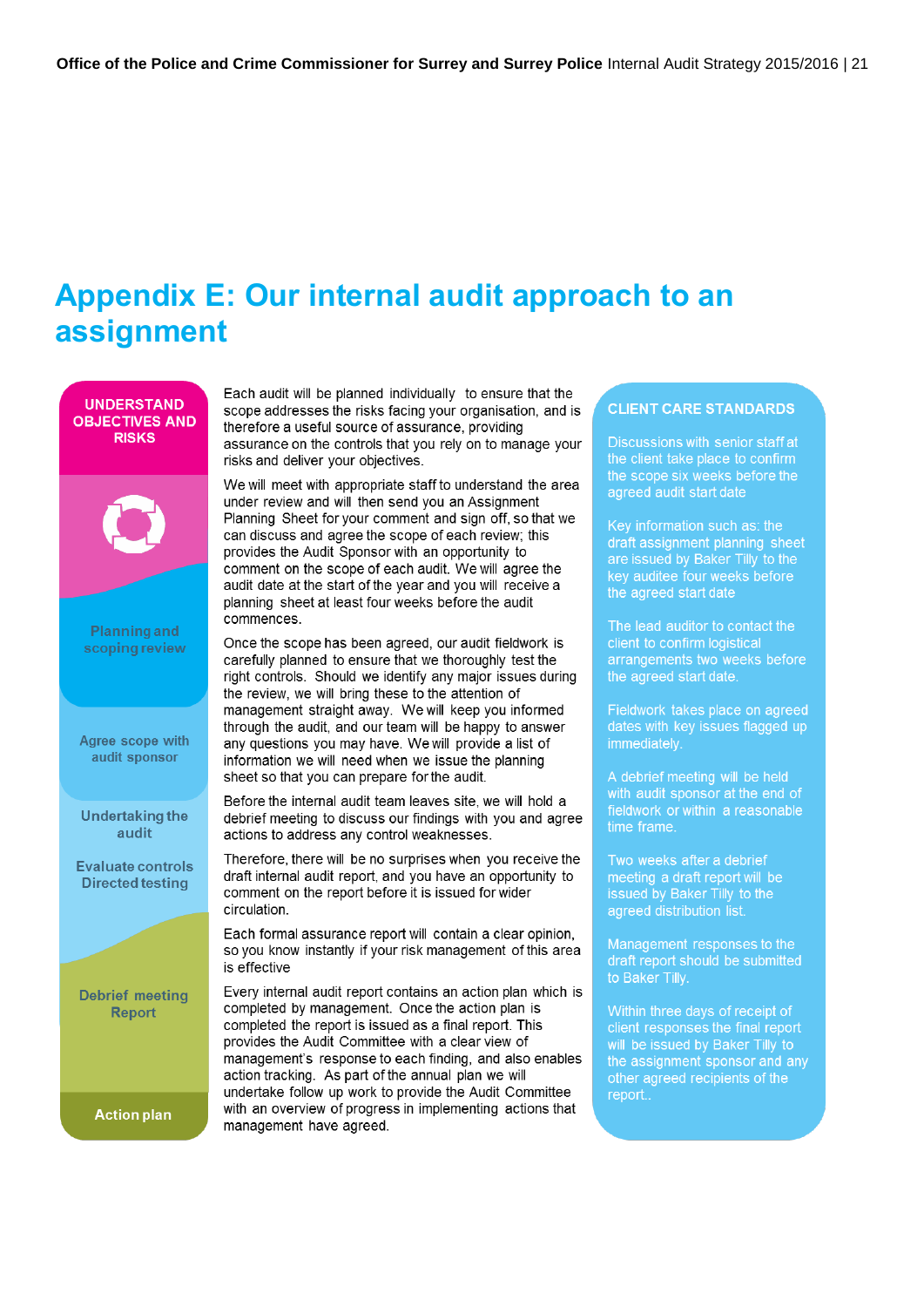## <span id="page-23-0"></span>**Appendix F: Overview of internal audit assignment opinions**

For internal audits classed as "risk based assurance" reviews (compared with advisory input), we use four opinion levels as shown below. Each assignment report will explain the scope of the review, and therefore the context and scope of the opinion.